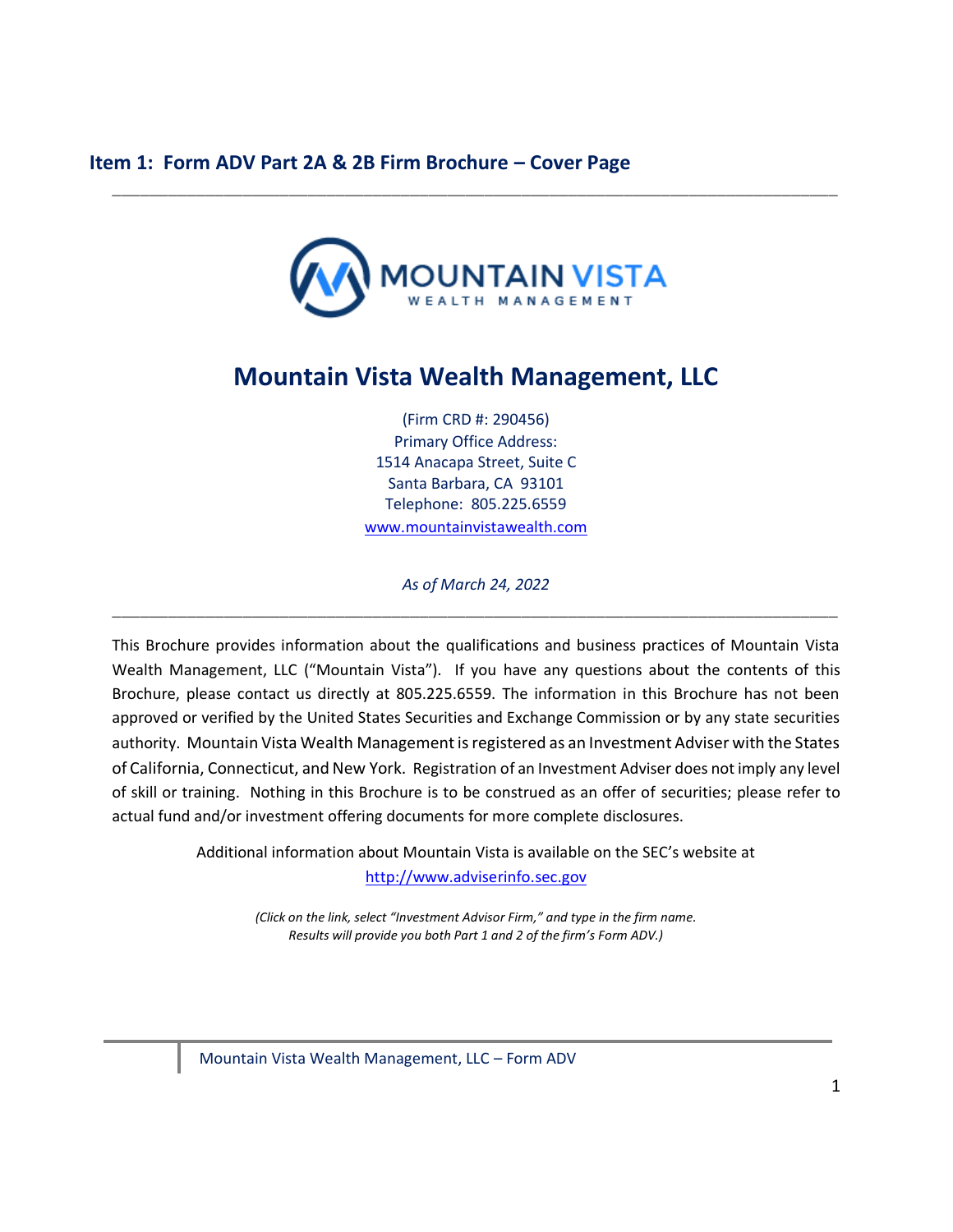# <span id="page-1-0"></span>**Item 2: Material Changes**

Since the previous annual update of Form ADV Part 2A for Mountain Vista on March 1, 2021, the following material changes have been made:

\_\_\_\_\_\_\_\_\_\_\_\_\_\_\_\_\_\_\_\_\_\_\_\_\_\_\_\_\_\_\_\_\_\_\_\_\_\_\_\_\_\_\_\_\_\_\_\_\_\_\_\_\_\_\_\_\_\_\_\_\_\_\_\_\_\_\_\_\_\_\_\_\_\_\_\_\_

- Mountain Vista offers employee benefit plan services. Items 4 and 5 have been updated with detailed information.
- Item 14 has been updated with details surrounding Mountain Vista's use of independent solicitors to provide client referrals.
- Item 5 has been updated to clarify the fee schedule for Employee Benefit Plan Services.
- Mountain Vista's hourly rate has been updated in Item 5.
- Item 7 has been updated to state, "Our minimum account size requirement for investment management services is \$300,000."
- Item 14 has been updated to state, "We do not compensate, directly or indirectly, any person who is not advisory personnel for client referrals."
- Items 12, 14, and 15 have been updated to disclose our use of Charles Schwab's Custodian services.

### **Future Changes**

From time to time, we may amend this Disclosure Brochure to reflect changes in our business practices, changes in regulations and routine annual updates as required by the securities regulators. This complete Disclosure Brochure or a Summary of Material Changes shall be provided to each Client annually and if a material change occurs in the business practices of the firm.

At any time, you may view the current Disclosure Brochure online at the SEC's Investment Adviser Public Disclosure website at [http://www.adviserinfo.sec.gov](http://www.adviserinfo.sec.gov/) by searching for our firm name or by our CRD number, CRD #290456.

You may also request a copy of this Disclosure Brochure at any time, by contacting us directly at 805.225.6559.

Mountain Vista Wealth Management, LLC – Form ADV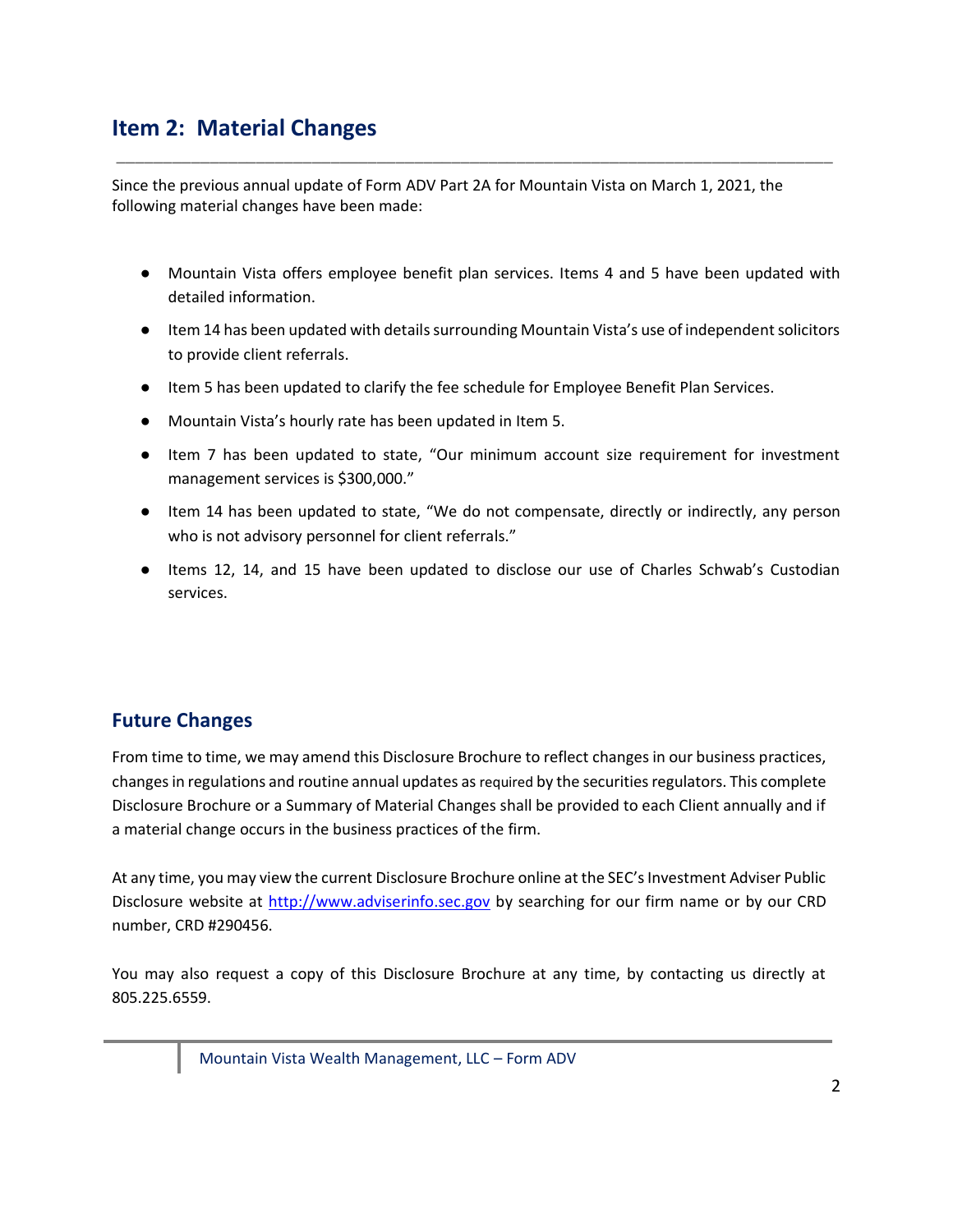# <span id="page-2-0"></span>**Item 3: Table of Contents**

| Item 1: Form ADV Part 2A & 2B Firm Brochure - Cover Page                                     | $\mathbf{1}$   |
|----------------------------------------------------------------------------------------------|----------------|
| Item 2: Material Changes                                                                     | $\overline{2}$ |
| Item 3: Table of Contents                                                                    | 3              |
| <b>Item 4: Advisory Business</b>                                                             | 4              |
| Item 5: Fees & Compensation                                                                  | 10             |
| Item 6: Performance-Based Fees & Side-By-Side Management                                     | 14             |
| Item 7: Types of Clients                                                                     | 14             |
| Item 8: Methods of Analysis, Investment Strategies & Risk of Loss                            | 14             |
| Item 9: Disciplinary Information                                                             | 19             |
| Item 10: Other Financial Industry Activities & Affiliations                                  | 20             |
| Item 11: Code of Ethics, Participation or Interest in Client Transactions & Personal Trading | 20             |
| Item 12: Brokerage Practices                                                                 | 22             |
| Item 13: Review of Accounts                                                                  | 27             |
| Item 14: Client Referrals & Other Compensation                                               | 28             |
| Item 15: Custody                                                                             | 28             |
| Item 16: Investment Discretion                                                               | 29             |
| Item 17: Voting Client Securities                                                            | 29             |
| Item 18: Financial Information                                                               | 29             |
| Item 19: Requirements for State-Registered Advisors                                          | 30             |
| Form ADV Part 2B - Individual Disclosure Brochure Supplement                                 | 31             |
| Form ADV Part 2B - Individual Disclosure Brochure Supplement                                 | 36             |

\_\_\_\_\_\_\_\_\_\_\_\_\_\_\_\_\_\_\_\_\_\_\_\_\_\_\_\_\_\_\_\_\_\_\_\_\_\_\_\_\_\_\_\_\_\_\_\_\_\_\_\_\_\_\_\_\_\_\_\_\_\_\_\_\_\_\_\_\_\_\_\_\_\_\_\_\_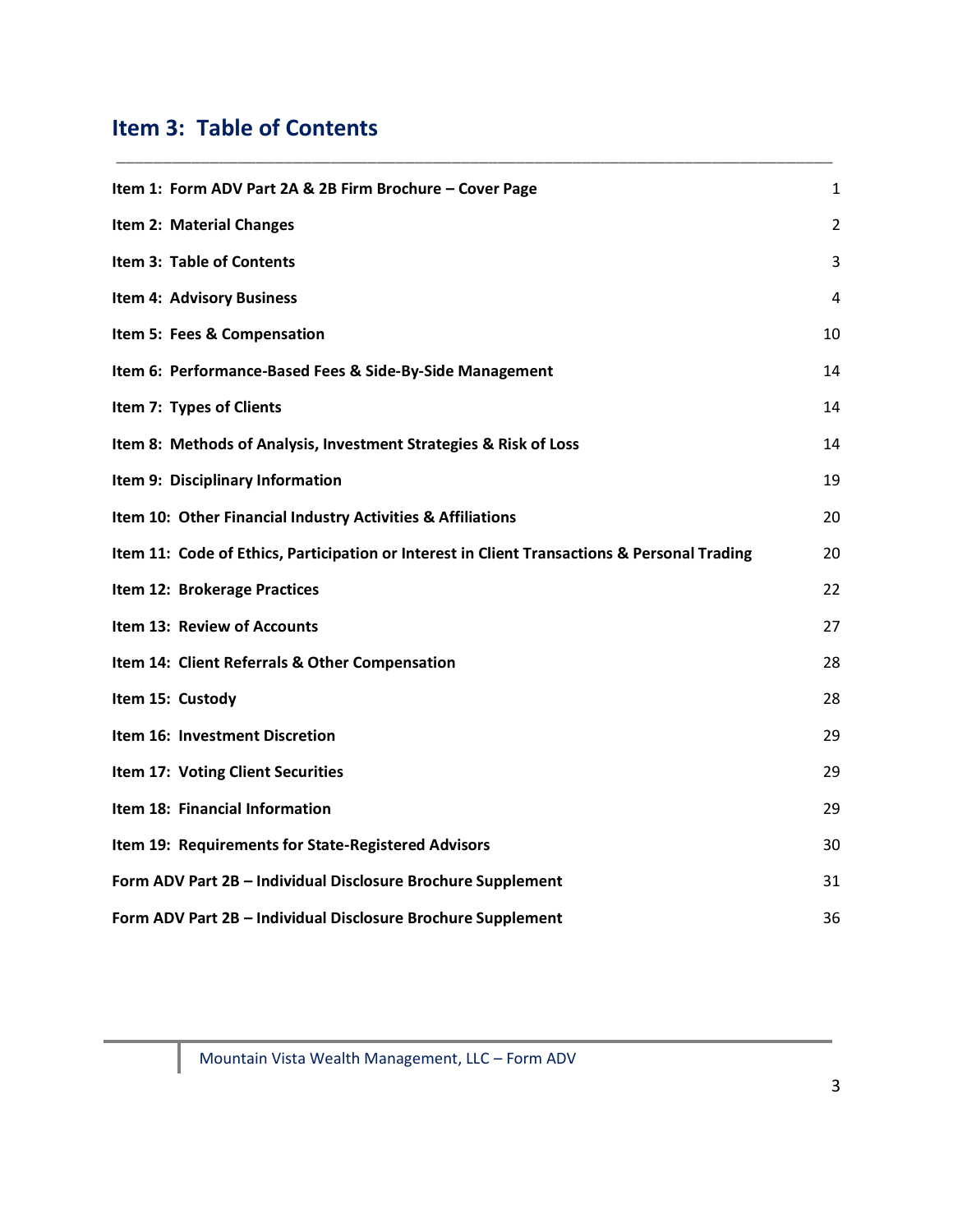# <span id="page-3-0"></span>**Item 4: Advisory Business**

### **Description of Advisory Firm**

Mountain Vista Wealth Management, LLC ("Mountain Vista") is registered as an Investment Adviser with the States of California, Connecticut, and New York. The firm was founded in September 2017. Jonathan R. Heagle, CFP®, CFA is the Principal Owner, Managing Member and Chief Compliance Officer of the firm. As of December 2021, Mountain Vista reports \$15,265,740 in discretionary assets under management and \$59,728 in non-discretionary assets under management.

\_\_\_\_\_\_\_\_\_\_\_\_\_\_\_\_\_\_\_\_\_\_\_\_\_\_\_\_\_\_\_\_\_\_\_\_\_\_\_\_\_\_\_\_\_\_\_\_\_\_\_\_\_\_\_\_\_\_\_\_\_\_\_\_\_\_\_\_\_\_\_\_\_\_\_\_\_\_

### **Types of Advisory Services**

#### *Investment Management Services*

Mountain Vista is in the business of managing individually tailored investment portfolios. Our firm provides continuous advice to clients regarding the investment of client funds, based on the specific needs of each client.

Mountain Vista offers the same suite of services to all our clients; we customize client portfolios to the distinct requirements of each client. Through personal discussions, in which the goals and objectives of each client's circumstances are established, we develop each client's "Investment Policy Statement" ("IPS"). This statement outlines each client's current situation (income, tax levels, and risk tolerance levels), and is used to construct each client's specific plan to aid in the selection of a portfolio we believe best matches their investment objectives, restrictions, needs, and asset allocation targets. The Investment Policy Statement also details other information relevant to the creation and management of the client's portfolio. We also review and discuss each client's prior investment history, family composition and background.

Account supervision is guided by each client's stated objectives (e.g., capital appreciation, capital preservation, income, or capital appreciation and income), as well as tax considerations. Clients may impose reasonable restrictions on investing in certain securities, types of securities, or industry sectors. (*Please see Item 5 of this brochure, for fees about this service*.)

#### *Client Imposed Restrictions*

Clients may impose restrictions on investing in certain securities or types of securities by their preferences, values or beliefs. Such restrictions must be submitted to Mountain Vista in writing. However, sometimes the investment structures recommended (e.g., ETFs) will preclude Mountain Vista from controlling the specific outcome requested by the client. In either case, we will discuss the feasibility of the request with our client to ensure that their expectations are met. If the restrictions prevent Mountain Vista from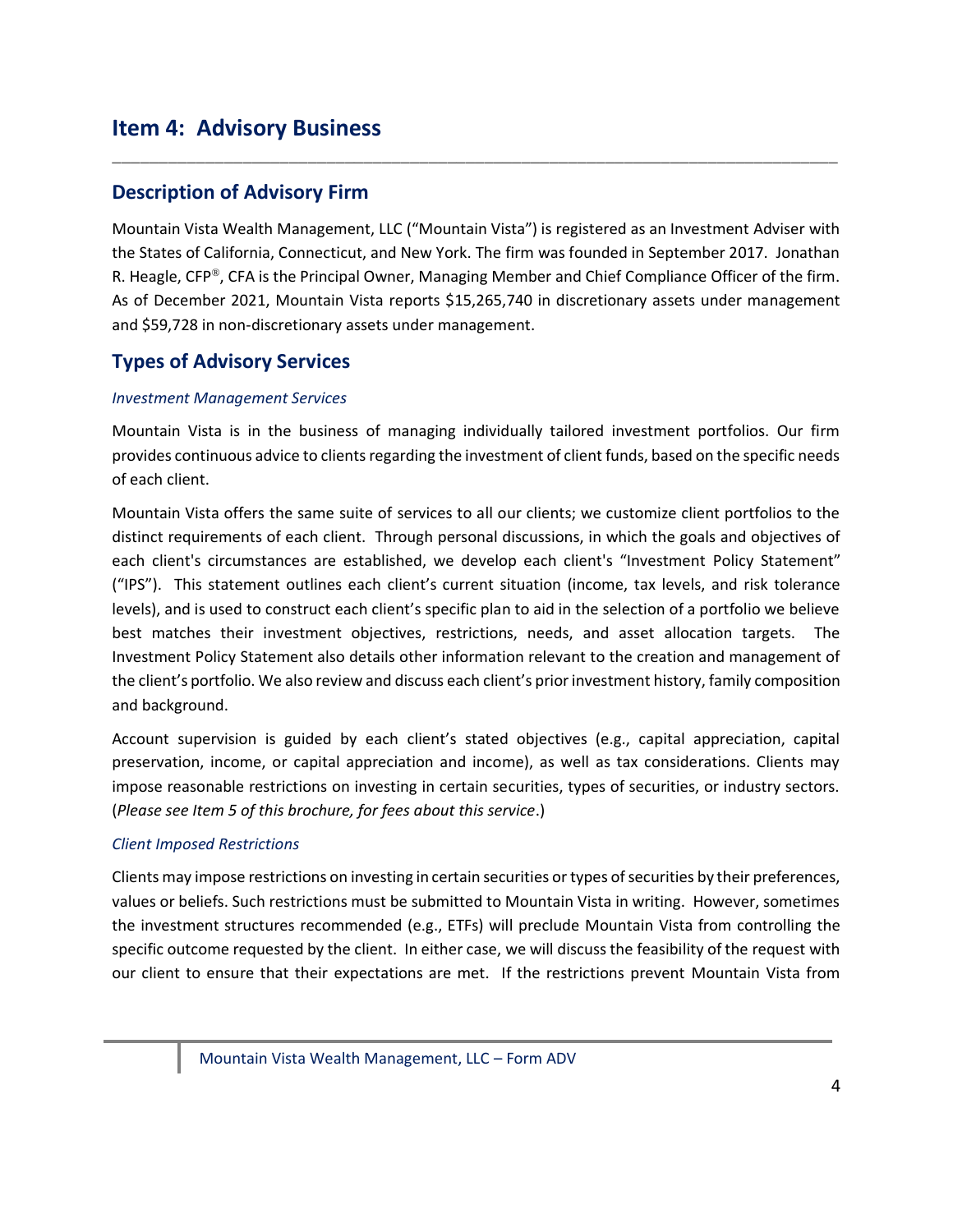properly servicing the client account, or if the restrictions would require us to deviate from our recommendations substantially, we reserve the right to end the relationship.

#### *Types of Investments*

Mountain Vista offers guidance on a wide range of securities, including, but not limited to:

- Exchange traded funds (ETFs)
- Closed-end funds (CEFs)
- Mutual fund shares
- Exchange-listed securities
- Corporate debt securities
- Municipal securities
- United States government securities
- Alternative investments
- OTC securities

Although we provide guidance on the products listed above, Mountain Vista reserves the right to offer information on any investment product deemed suitable for each client's specific circumstances, needs, goals, and objectives.

#### *Financial Planning Services*

Mountain Vista provides financial planning services on topics that may include but are not limited to the following: retirement planning, risk management, college savings, cash flow management, debt management, employment benefits, and estate and incapacity planning. (*Please see "Financial Planning Areas of Concern", below*).

Financial planning is a comprehensive evaluation of a client's current and future financial state by using currently known variables to predict future cash flows, asset values, and withdrawal plans. The key defining aspect of financial planning is that through the financial planning process, all questions, information, and analysis will be considered as they affect and are affected by the entire financial and life situation of the client. Clients purchasing this service will receive a written or an electronic report, which provides a detailed financial plan on how we believe they can best strive to achieve their stated financial goals and objectives.

In general, the financial plan will address the following areas of concern. The client and advisor will work together to select the specific areas to cover. These areas may include, but are not limited to, the following: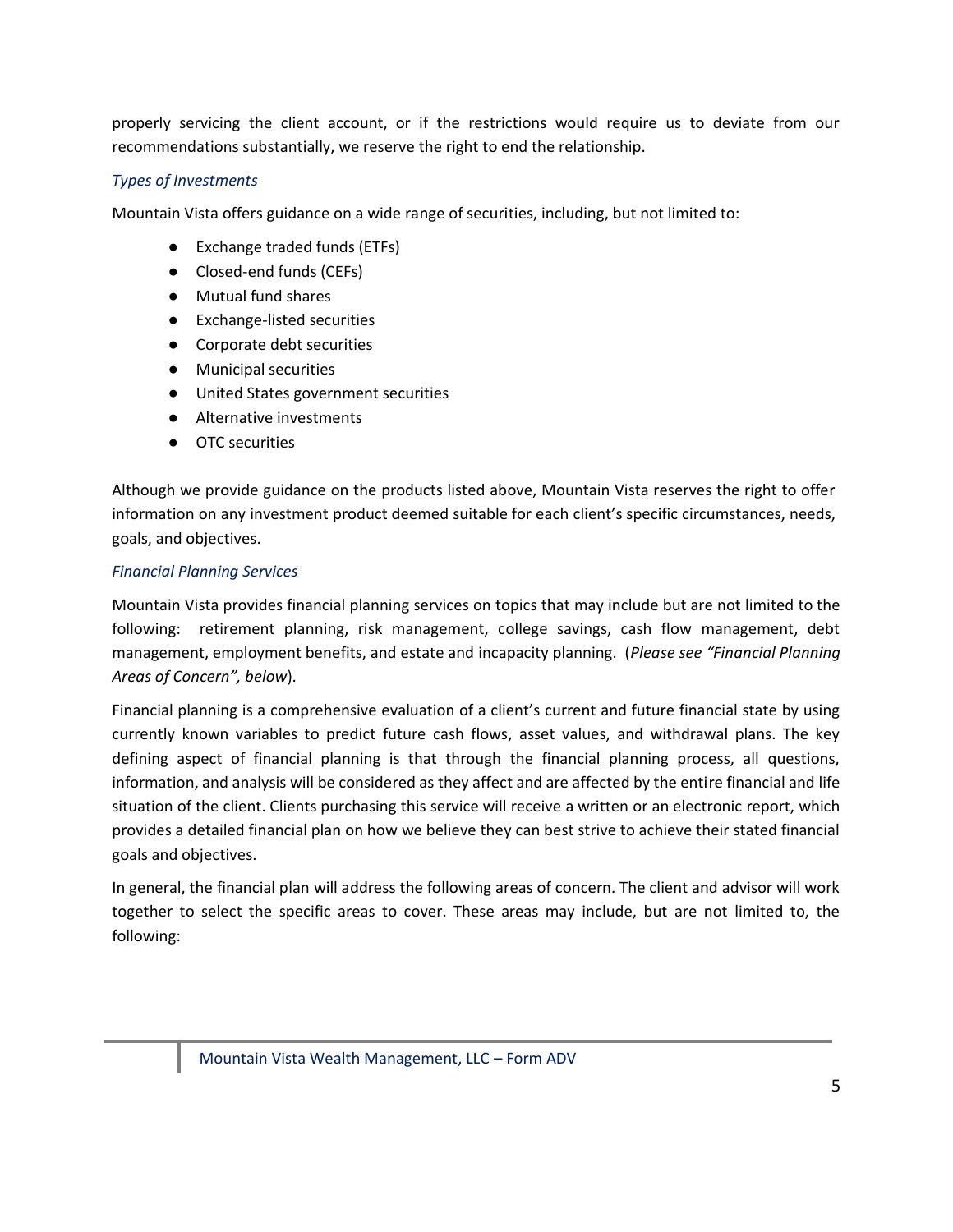#### *Financial Planning Areas of Concern*

- **Business Planning:** We provide consulting services for clients who currently operate their own business, are considering starting a business, or are planning for an exit from their current business. Under this type of engagement, we work with you to assess your current situation, identify your objectives, and develop a plan aimed at achieving your goals.
- **Cash Flow & Debt Management**: We will conduct a review of your income and expenses to determine your current surplus or deficit along with advice on prioritizing how any surplus should be used or how to reduce expenses if they exceed your income. Advice may also be provided on which debts to pay off first based on factors such as the interest rate of the debt and any income tax ramifications. We may also recommend what we believe to be an appropriate cash reserve that should be considered for emergencies and other financial goals, along with a review of accounts (such as money market funds) for such reserves, plus strategies to save desired amounts.
- **College Savings**: Includes projecting the amount that will be needed to achieve college or other post-secondary education funding goals, along with advice on ways for you to save the desired amount. Recommendations as to savings strategies are included, and, if needed, we will review your financial picture as it relates to eligibility for financial aid or the best way to contribute to grandchildren (if appropriate).
- **Employee Benefits Optimization**: We will provide review and analysis as to whether you, as an employee, are taking the maximum advantage possible of your employee benefits. If you are a business owner, we will consider and/or recommend the various benefit programs that can be structured to meet both business and personal retirement goals.
- **Estate Planning**: This usually includes an analysis of your exposure to estate taxes and your current estate plan, which may include whether you have a will, powers of attorney, trusts, and other related documents. Our advice also typically includes ways for you to minimize or avoid future estate taxes by implementing appropriate estate planning strategies such as the use of applicable trusts. We always recommend that you consult with a qualified attorney when you initiate, update, or complete estate planning activities. We may provide you with contact information for attorneys who specialize in estate planning when you wish to hire an attorney for such purposes. From time-to-time, we will participate in meetings or phone calls between you and your attorney with your approval or request.
- **Financial Goals:** We will help clients identify financial goals and develop a plan to reach them. We will identify what you plan to accomplish, what resources you will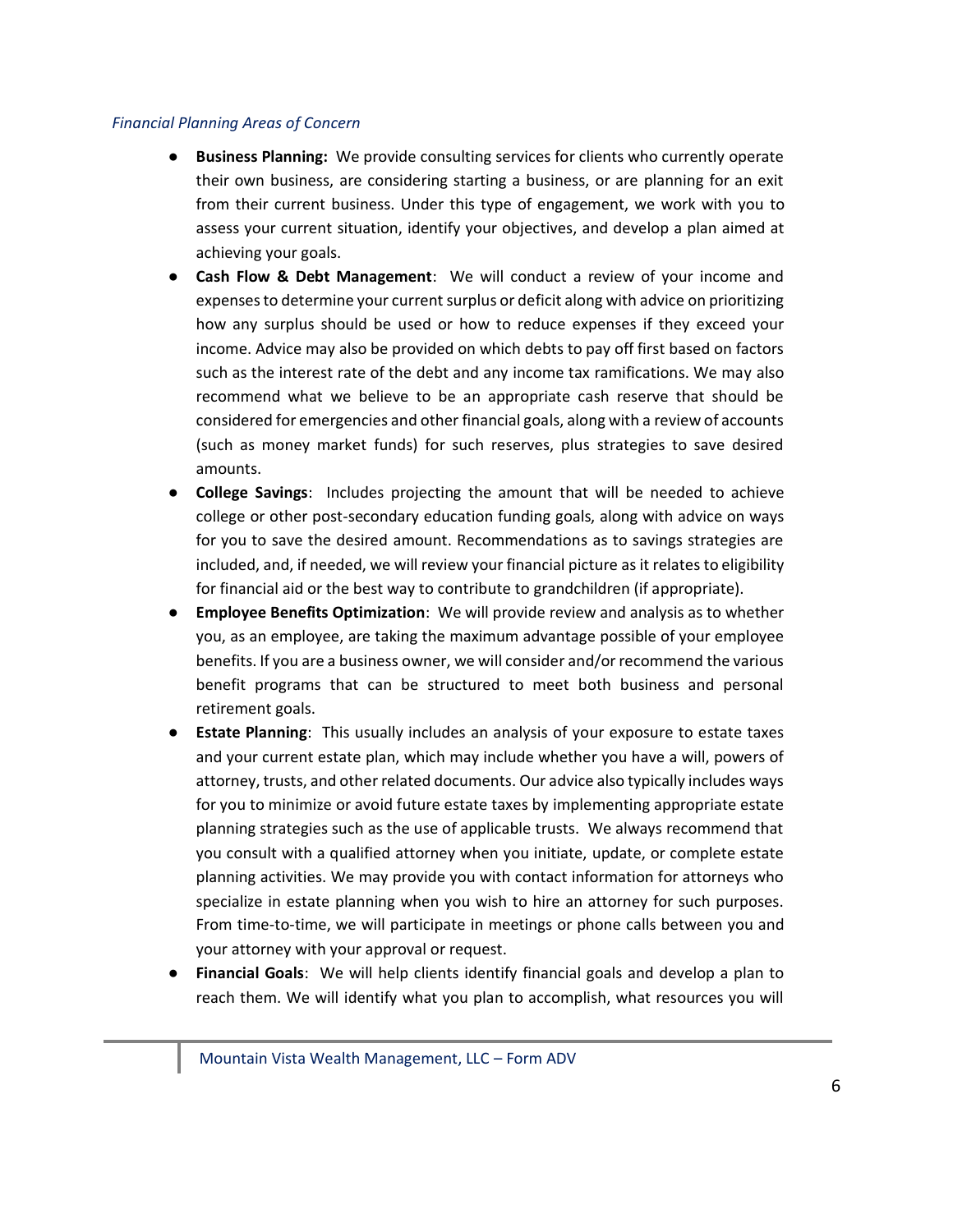need to make it happen, how much time you will need to reach the goal, and how much you should budget for your goal.

- **Investment Analysis**: This may involve developing an asset allocation strategy to meet clients' financial goals and risk tolerance, providing information on investment vehicles and strategies, reviewing employee stock options, as well as assisting you in establishing your investment account at a selected broker/dealer or custodian. The strategies and types of investments we may recommend are further discussed in Item 8 of this brochure.
- **Real Estate Analysis**: For those clients who are, or are considering becoming, real estate investors, we will provide a review of the benefits and risks involved in different active and passive real estate investment strategies. Our services may include the impact of current or potential real estate investments on your financial plan, an evaluation of alternative financing options, an assessment of the potential tax consequences of the investments, including "Section 1031 exchanges", an overall asset allocation strategy taking into account the real estate investments, or an analysis of a rental property. We may also offer general guidance on how to acquire and manage residential rental property. Mountain Vista does not execute real estate property assessments, appraisals, nor any other evaluation as to the current ownership status, lending, liens, or the condition of any real estate property. Mountain Vista does not purchase, sell, or facilitate the purchase or sale of real estate property.
- **Retirement Planning:** Our retirement planning services typically include projections of your likelihood of achieving your financial goals, typically focusing on financial independence as the primary objective. For situations where projections show less than the desired results, we may make recommendations, including those that may impact the original projections by adjusting certain variables (e.g., working longer, saving more, spending less, taking more risk with investments). If you are near retirement or already retired, advice may be given on appropriate distribution strategies to minimize the likelihood of running out of money or having to alter spending during your retirement years adversely.
- **Risk Management:** A risk management review includes an analysis of your exposure to major risks that could have a significant adverse impact on your financial picture, such as premature death, disability, property and casualty losses, or the need for long‐term care planning.
- **Tax Planning Strategies:** Advice may include ways to minimize current and future income taxes as a part of your overall financial planning picture. For example, we may make recommendations on which type of account(s) or specific investments should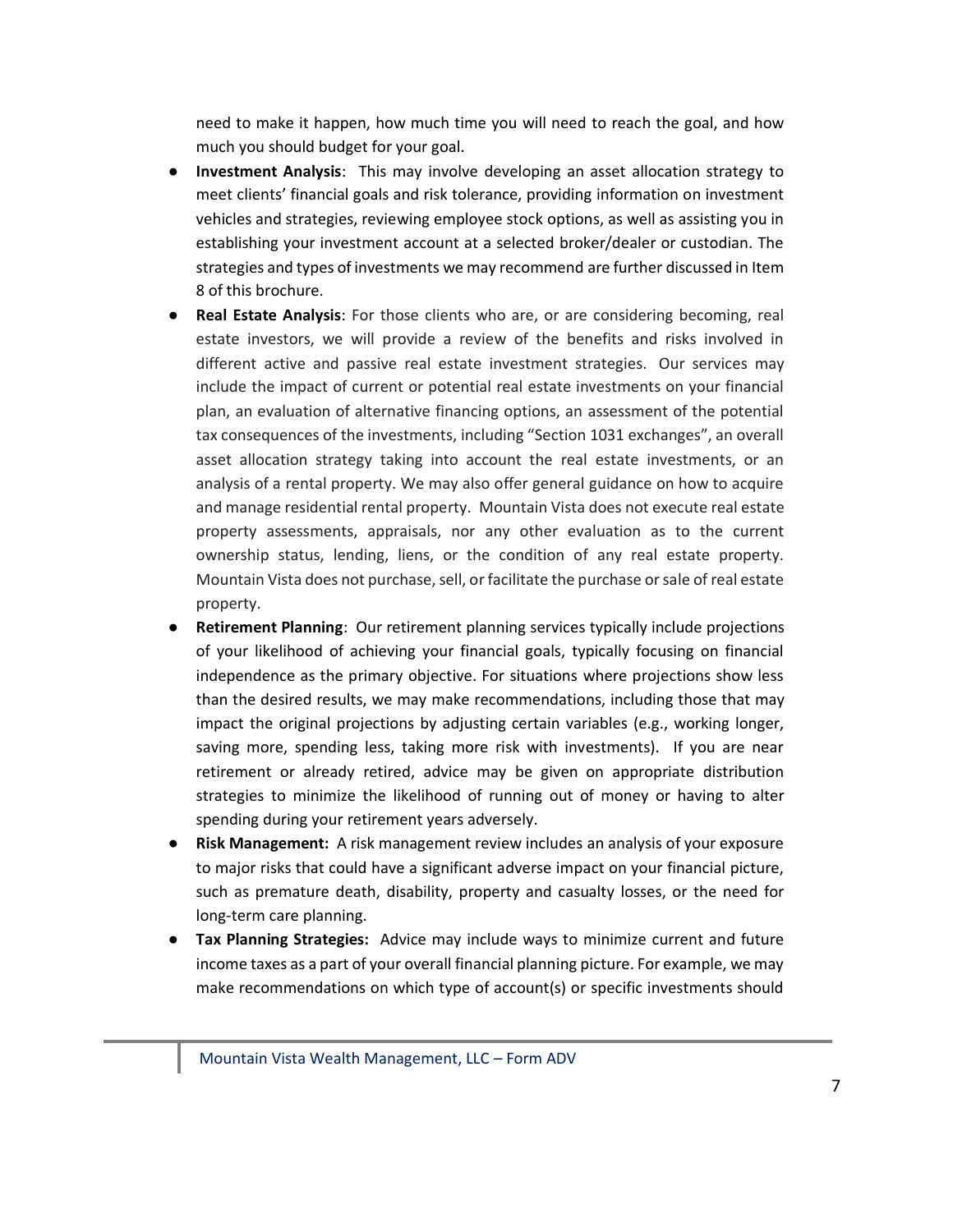be owned based in part on their "tax efficiency," with the consideration that there is always a possibility of future changes to federal, state or local tax laws and rates that may impact your situation. We recommend that you consult with a qualified tax professional before initiating any tax planning strategy, and we may provide you with contact information for accountants or attorneys who specialize in this area if you wish to hire someone for such purposes. We will participate in meetings or phone calls between you and your tax professional with your approval.

#### *CCR Section 260.235.2 Disclosure*

For clients who receive our Financial Planning services, Mountain Vista is obligated to state when a conflict exists between the interests of our firm and the interests of our client. The client is under no obligation to act upon our recommendation. If a client elects to act on any of our recommendations, they are under no obligation to affect the related transactions through our firm.

#### *Financial Planning Service – Comprehensive Retainer Model*

The Comprehensive Retainer Model service involves working one-on-one with a Mountain Vista planner/Investment Advisor Representative ("IAR") over an extended period. By paying an upfront retainer and a monthly fee (paid in arrears and based upon complexity), clients receive continuous access to a planner/IAR who will work with them to design their plan. The planner/IAR will monitor their plan, to recommend any needed changes and to ensure the plan remains timely (as based upon the data provided by the client).

If the Comprehensive Retainer Model plan is selected, a client will be taken through establishing their goals and values around money. They will be required to provide information to help complete the following areas of analysis, including, but not limited to: net worth, cash flow, credit scores and/or reports, employee benefits, retirement planning, investments, college planning and estate planning (as applicable to their personal financial situation).

Once the client's information is reviewed, their plan will be built and analyzed, with the findings, analysis and potential changes to their current situation then reviewed with them. Clients subscribing to this service will receive a written or an electronic report, providing them with a detailed financial plan designed with the goal of achieving their personal financial objectives. If a follow-up meeting is required, a meeting will be arranged at the client's convenience. The plan and the client's financial situation and goals will be monitored throughout the year, with follow-up phone calls and emails made to confirm their agreement with any action steps to be implemented. Annually, a full review of the plan will be conducted to ensure its accuracy and its ongoing appropriateness, with any needed updates implemented at that time.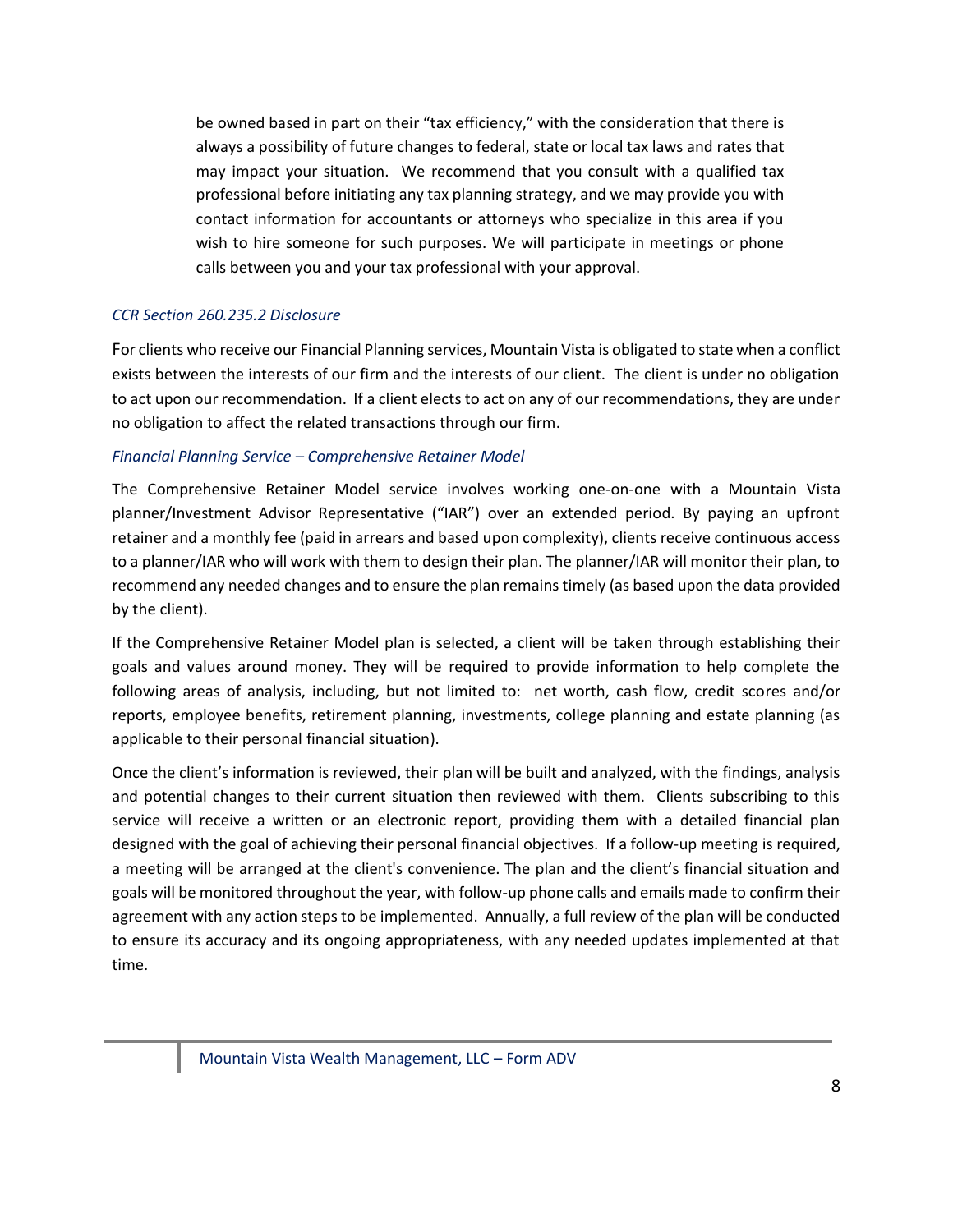#### *Financial Planning Service – Consulting Hourly Model*

The Consulting Hourly Model service involves working one-on-one with the planner/IAR over a defined period. By paying on an hourly basis (with payments made in arrears and invoiced monthly), clients can pay only for the guidance they desire.

The client and the planner/IAR will discuss the client's needs, narrowing in on a bespoke set of financial planning requirements, such as college savings or investment analysis. The scope of the project will be determined at the outset, including any additional information and analysis required to produce an accurate assessment. The planner/IAR will then perform an assessment, focused on completing only the agreed upon scope of work.

Once the scope of the project has been finalized, findings and analysis will be presented to the client. After the presentation, the engagement will be complete. To the extent that the client would like assistance implementing the recommendations of the planner/IAR or with tracking their plan's progress, they may then be moved to the Comprehensive Retainer Model.

#### *Employee Benefit Plan Services*

Our firm provides employee benefit plan services to employer plan sponsors on an ongoing basis. Generally, such services consist of assisting employer plan sponsors in establishing, monitoring and reviewing their company's participant-directed retirement plan. As the needs of the plan sponsor dictate, areas of advising could include: investment options, plan structure, and participant education.

In providing employee benefit plan services, our firm does not provide any advisory services with respect to the following types of assets: employer securities, real estate (excluding real estate funds and publicly traded REITS), participant loans, non-publicly traded securities or assets, other illiquid investments, or brokerage window programs (collectively, "Excluded Assets").

#### *Wrap Fee Programs*

Mountain Vista does not participate in Wrap Fee Programs.

#### *Educational Seminars & Speaking Engagements*

Mountain Vista may provide seminars on an "as announced" basis for groups seeking general advice on investments or other areas of personal finance. The content of these seminars will vary depending upon the needs of the attendees. These seminars are purely educational and do not involve the sale of any investment products. Information presented will not be based on any individual's person's need; Mountain Vista will not provide individualized investment advice to attendees during these seminars. Mountain Vista will not charge fees for such seminars or speaking engagements.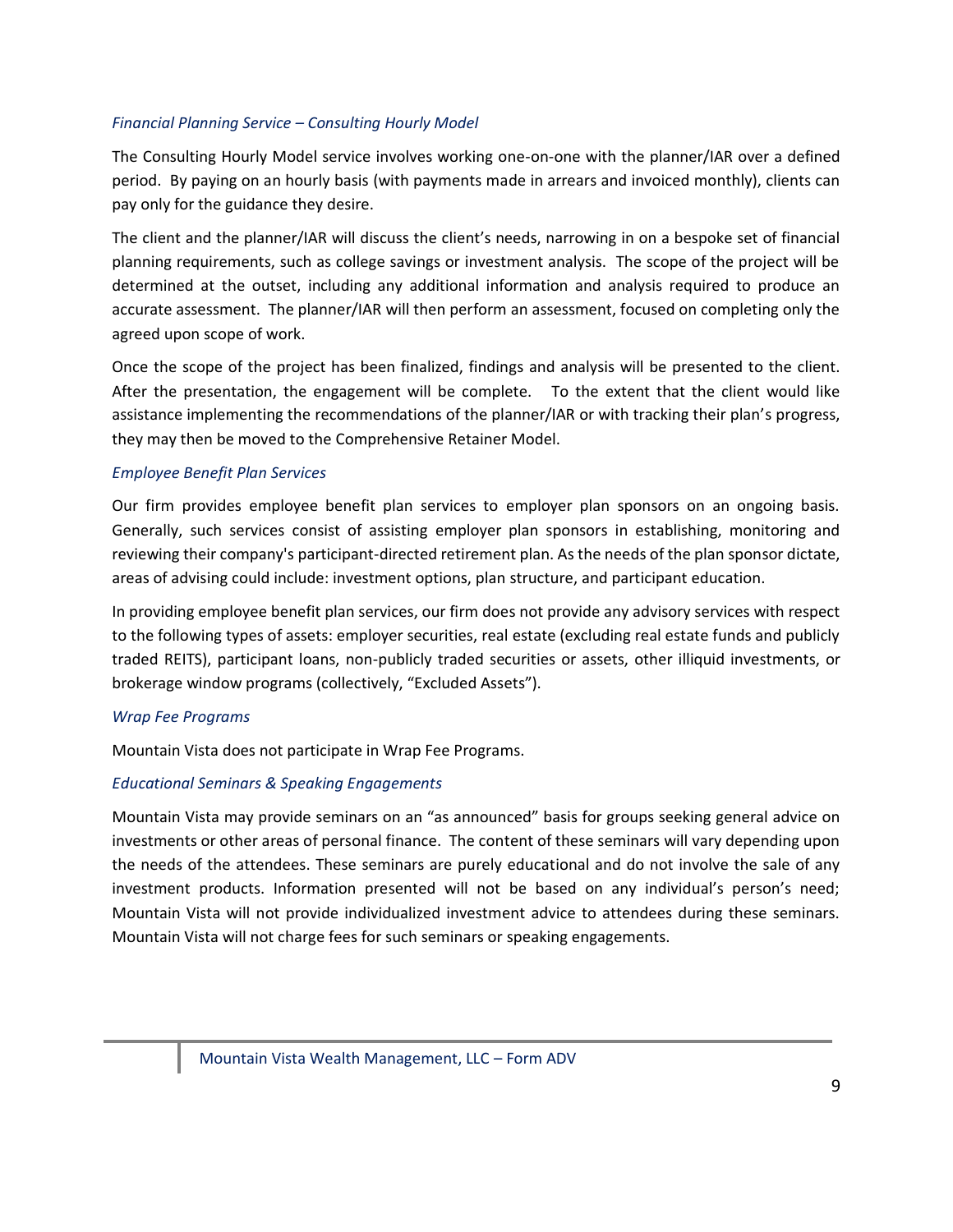# <span id="page-9-0"></span>**Item 5: Fees & Compensation**

Please note, unless a client has received Mountain Vista's disclosure brochure at least 48 hours prior to signing their client agreement (i.e. Financial Planning Agreement and/or Investment Management Agreement), they may terminate their client agreement within five (5) business days contract execution, without incurring any advisory fees. The payment(s) Mountain Vista receives are dependent upon the type of advisory service we perform; please review the fee and compensation information below.

\_\_\_\_\_\_\_\_\_\_\_\_\_\_\_\_\_\_\_\_\_\_\_\_\_\_\_\_\_\_\_\_\_\_\_\_\_\_\_\_\_\_\_\_\_\_\_\_\_\_\_\_\_\_\_\_\_\_\_\_\_\_\_\_\_\_\_\_\_\_\_\_\_\_\_\_\_\_

### **Investment Management Services**

Mountain Vista provides investment management services on a "fee-only" basis, for an annual fee, based upon a percentage of the market value of the aggregate client assets held under management (commonly termed as "household accounts"). Annual fees typically vary between 0.50% to 1.45% depending on the size of the assets under management and complexity. The standard advisory fee is based on the market value of the account, as reflected on the below *Advisory Fee Schedule*, and is calculated as follows:

| <b>Account Value</b>       | <b>Advisory Fee</b> | <b>Account Administration</b> |
|----------------------------|---------------------|-------------------------------|
| Up to \$500,000            | 1.25%               | \$0.00                        |
| \$500,001 to \$1,000,000   | 1.00%               | \$0.00                        |
| \$1,000,001 to \$2,000,000 | 0.75%               | \$0.00                        |
| $$2,000,001+$              | 0.50%               | \$0.00                        |

#### **Advisory Fee Schedule**

(*Note: The above fee schedule does not include any fees charged by the funds themselves.)*

\*Fees may differ from the above table for clients that established their relationship with Mountain Vista prior to the release of the current Advisory Fee Schedule or for legacy clients that had a pre-existing relationship with an investment adviser representative before the investment adviser representative became registered with Mountain Vista.

The advisory fee is a blended fee and is calculated by assessing the percentage rates using the predefined levels of assets as shown in the above chart, resulting in a combined weighted fee. For example, an account valued at \$1,500,000 would pay an effective fee of 1.00% with the annual fee of \$15,000. The monthly fee is determined by the following calculation:  $(\frac{2500,000 \times 1.25\%}{1.25\%}) + (\frac{2500,000 \times 1.00\%}{1.25\%}) + (\frac{2500,000 \times 1.00\%}{1.25\%})$  $( $500,000 \times 0.75)$  ÷ 12 = \$1,250.

#### *Billing Cycle*

Annual fees are negotiable and are pro-rated and paid in arrears, monthly. The advisory fee is determined by selecting the rate corresponding to the account value as of the last day of the month as shown in the above chart and applying the fee to the aforementioned account value. No increase in the annual fee shall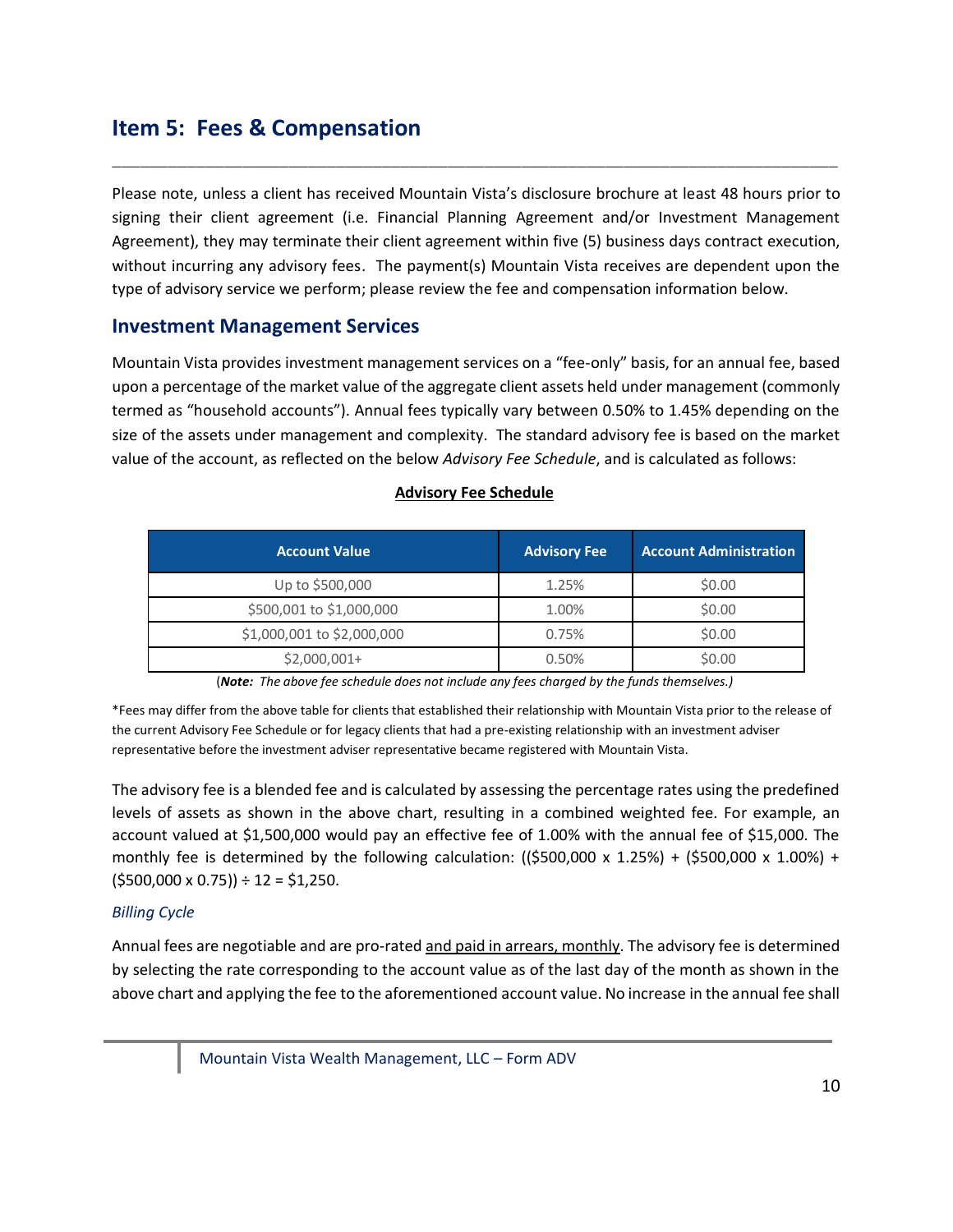be effective without agreement from the client by signing a new agreement or amendment to their current advisory agreement.

Advisory fees are either directly debited from client accounts, or the client may choose to pay their fees by check. Accounts initiated or terminated during the month will be charged a pro-rated fee based on the amount of time remaining or elapsed in the billing period. An account may be terminated with written notice received at least 15 calendar days in advance of termination date. Since fees are paid in arrears, no rebate will be needed upon termination of the account.

## **Financial Planning Services**

With any fee assessed, whether for the Comprehensive Retainer Model or the Consulting Hourly Model, Mountain Vista, in its discretion, may negotiate fees based on individual client account criteria such as anticipated future assets, a client's unique circumstances, and/or additional services performed. Our fees may be higher or lower than fees charged by other financial professionals offering similar services.

#### *Financial Planning Service – Comprehensive Retainer Model*

Comprehensive Financial Planning services will consist of an upfront retainer charge typically between \$1,500 - \$5,000 (based upon client account complexity), however the fees may be higher for those client's with unusually complex situations that require substantially more work. Comprehensive Financial Planning services also include an ongoing monthly fee assessment (billed in arrears). The ongoing monthly fee will range from between \$150 - \$500 (which fee may be negotiable or waived at Mountain Vista's sole discretion.) Fees for this service may be paid by either electronic fund's transfer or check; the firm does not accept cash. The service may be terminated with 15 days' advance written notice to Mountain Vista. Accounts terminated during the month will be charged a pro-rated fee based upon the amount of time elapsed in the billing period.

#### *Financial Planning Service – Consulting Hourly Model*

The Financial Planning fee is an hourly rate of \$250 - \$500 based on complexity and scope of the engagement. The fee is negotiable, at Mountain Vista's sole discretion, and is due for the duration of the engagement. In the event of early termination by a client, any fees for the hours already worked will be due. Fees for this service may be paid by electronic funds transfer or check; the firm does not accept cash.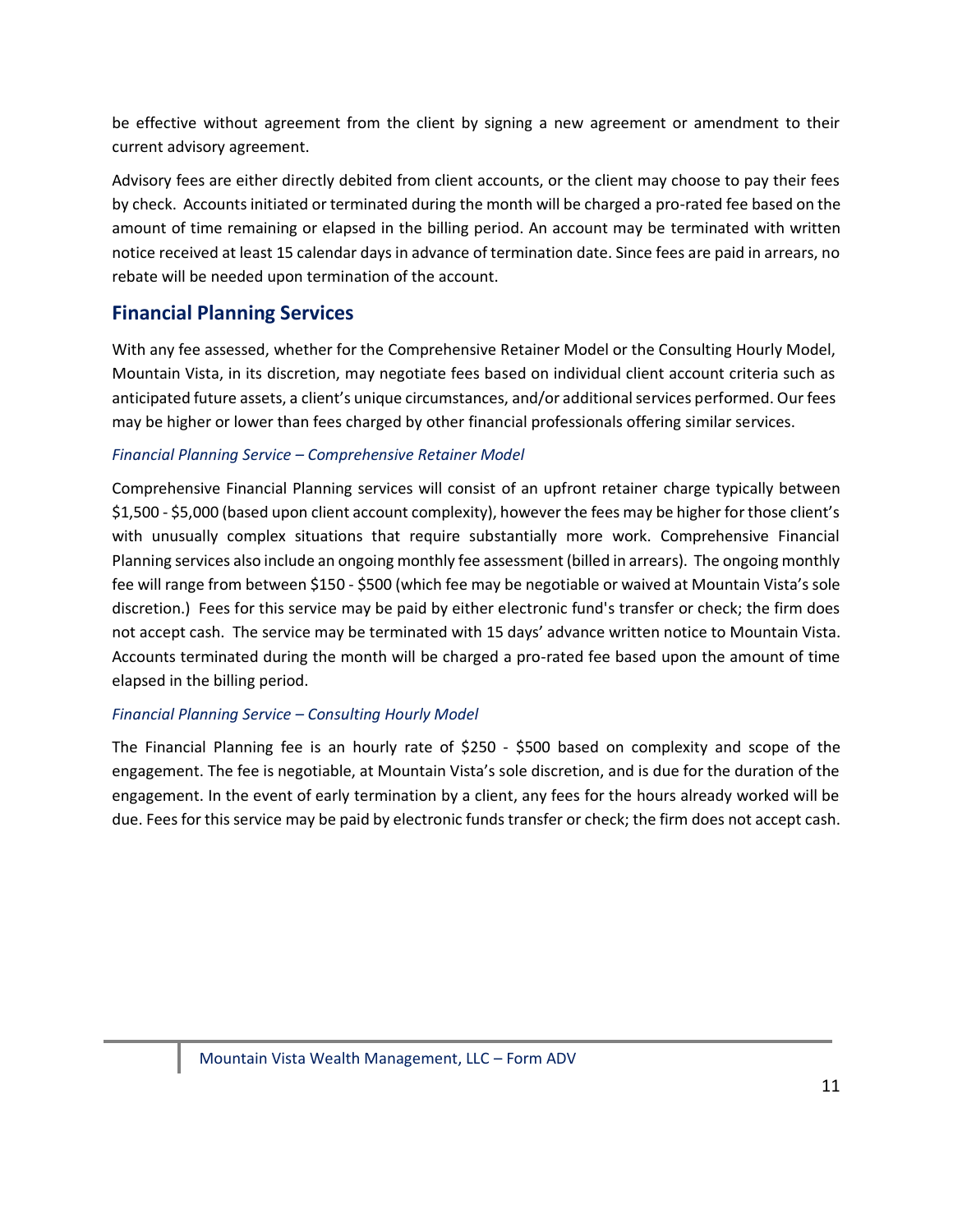### **Employee Benefit Plan Services**

| <b>Account Value</b>  | <b>Advisory Fee</b> |
|-----------------------|---------------------|
| $$0 - $1,000,000$     | 0.75%               |
| \$1,000,001 and Above | 0.50%               |

Mountain Vista will be compensated for Employee Benefit Plan services based upon the value of plan assets not to exceed 0.75% of total plan assets, subject to a minimum fee. The minimum fee is \$375 quarterly, billed in arrears. The advisory fee is calculated by assessing the percentage rates using the predefined levels of assets as shown in the above chart and applying the fee to the account value as of the last day of the previous billing period. *For example, an account valued at \$2,000,000 would pay a fee of 0.50% on all assets, with the annual fee of \$10,000. The quarterly fee is determined by the following calculation: (\$2,000,000 x 0.50%) ÷ 4 = \$2,500*. Mountain Vista's fees do not include fees to other parties, such as RecordKeepers, Custodians, or Third-Party-Administrators. Fees for this service are either paid directly by the plan sponsor or deducted directly from the plan assets by the Custodian on a quarterly basis, and Mountain Vista's fee is remitted to Mountain Vista.

## **Educational Seminars & Speaking Engagements**

Mountain Vista may be providing seminars on an "as announced" basis for groups seeking general advice on investments and other areas of personal finance. The content of these seminars will vary depending upon the needs of the attendees. These seminars are purely educational and do not involve the sale of any investment products. Information presented will not be based on any person's need (i.e., Mountain Vista will not provide individualized investment advice to attendees during such events).Mountain Vista will not charge fees for such seminars or speaking engagements.

### **Other Types of Fees, Expenses & Third-Party Charges**

Our fees are exclusive of brokerage commissions, transaction fees, and other related costs and expenses, which may be incurred by the client. Clients may incur certain charges imposed by custodians, brokers, and other third-parties such as custodial fees, deferred sales charges, odd-lot differentials, transfer taxes, wire transfer and electronic fund fees, and other fees and taxes on brokerage accounts and securities transactions. Item 12 further describes the factors that we consider in selecting or recommending brokerdealers for client's transactions and determining the reasonableness of their compensation (e.g., commissions).

#### *Mutual Fund & Exchange Traded Funds (ETFs) Fees*

Each fund describes its fees in detail in its prospectus. The fund's expense ratios typically include management fees and expenses and are paid by the fund's shareholders.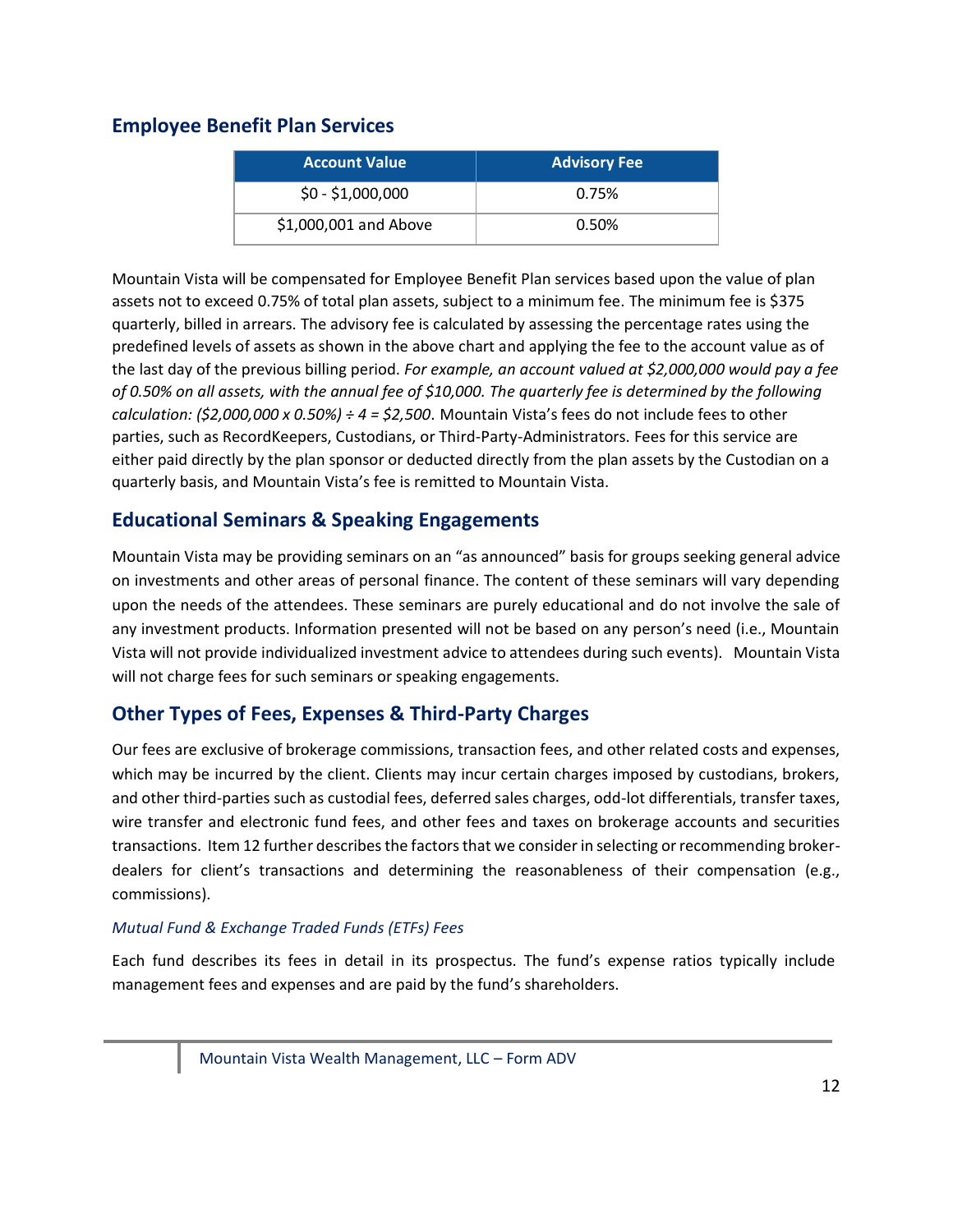Mutual funds recommended by us can be available directly from the fund company or through another financial service provider. Non-advisory accounts typically have upfront or back-end charges. Please refer to each funds' prospectus for complete details of each mutual fund. We offer funds or share classes of funds that a client might not be qualified to purchase outside of our firm.

Services available through us are available through other companies at differing cost. Please review the factors that determine charges and service calculations. Factors to consider should include account size, type(s) of account(s), transaction charges, the range of advisory services and the ancillary charges of each service.

We do not accept compensation for the sale of securities or other investment products including assetbased sales charges or service fees from the sale of mutual funds.

### **ERISA Accounts**

Mountain Vista provides investment advice to advisory clients that are employee benefit plans or other retirement accounts (i.e., IRAs) for a level fee; assets affected by the Department of Labor ("DOL") Fiduciary Rule. As such, we are considered fiduciaries under the Employee Retirement Income and Securities Act ("ERISA") and regulations under the Internal Revenue Code of 1986 (the "Code"), which requires we abide by the Impartial Conduct Standards as defined by ERISA. To comply with these standards, our firm and our advisors give advice that is in our clients' best interest. We charge no more than reasonable compensation [within the meaning of ERISA Section 408(b)(2) and Internal Revenue Code Section 4975(d)(2)], and make no misleading statements about investment transactions, compensation, conflicts of interest, and any other matters related to investment decisions.

By our business practices outlined above, we believe that we are considered a 'Level Fee Fiduciary' under the DOL's Rule. As a level-fee fiduciary, we maintain a non-variable compensation structure that is provided based on a fixed percentage of the value of assets or a set fee that does not vary with the particular investment recommended, as opposed to a commission or other transaction-based fee. As a "Level Fee Fiduciary', we are held to the DOL fiduciary standards of care but are subject to fewer disclosures and reporting requirements than advisors operating under a different business model.

#### C*CR Section 260.238(j) Disclosure*

Lower fees for comparable services may be available from other sources. *(Please see Item 10 of this brochure, for additional details.)*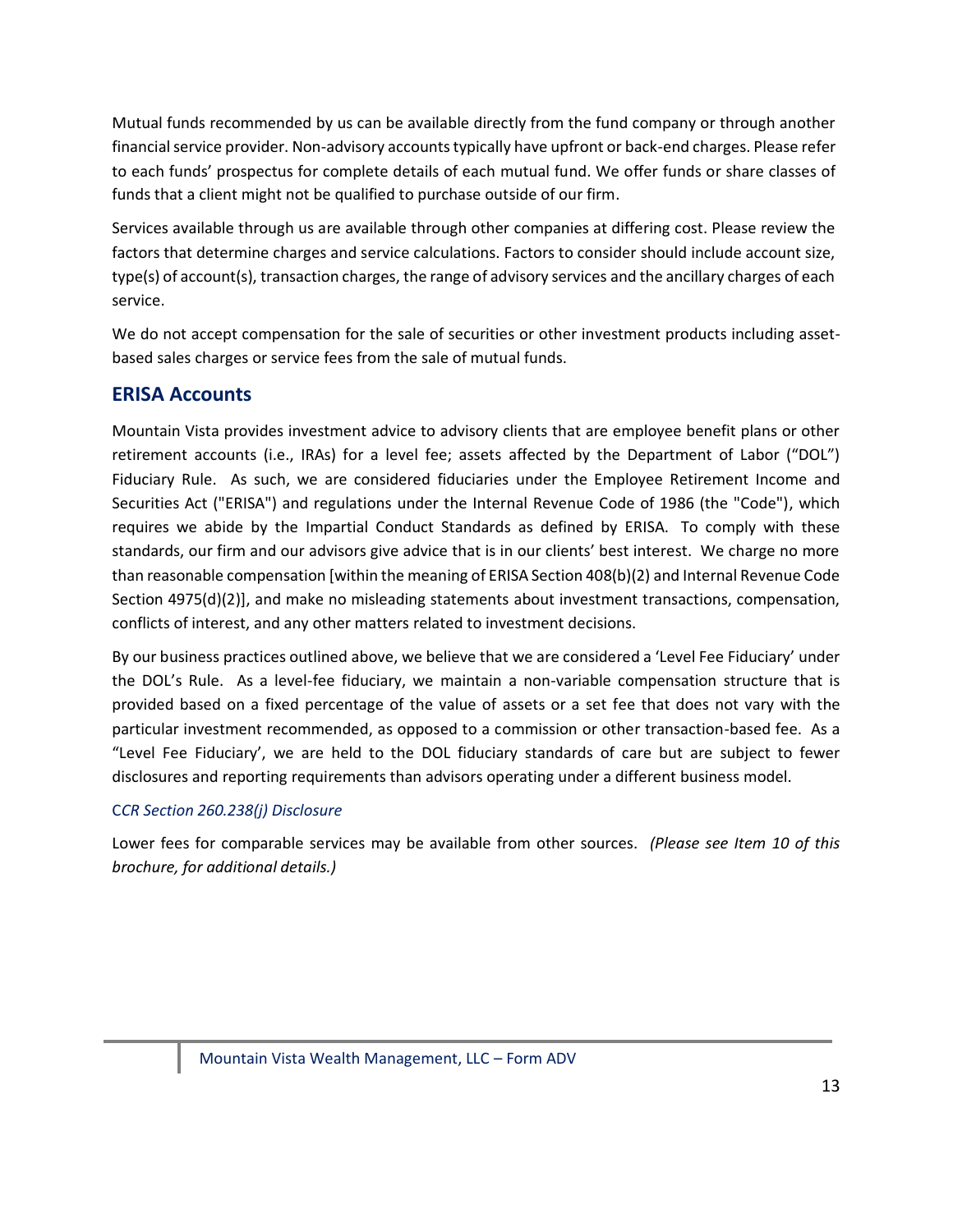# <span id="page-13-0"></span>**Item 6: Performance-Based Fees & Side-By-Side Management**

Mountain Vista does not charge, offer or receive performance-based fees. Performance-based fees are fees based on a share of capital gains on or the capital appreciation of client assets. We do not conduct side-by-side management situations where a combination of asset based and performance fees are collected.

\_\_\_\_\_\_\_\_\_\_\_\_\_\_\_\_\_\_\_\_\_\_\_\_\_\_\_\_\_\_\_\_\_\_\_\_\_\_\_\_\_\_\_\_\_\_\_\_\_\_\_\_\_\_\_\_\_\_\_\_\_\_\_\_\_\_\_\_\_\_\_\_\_\_\_\_\_\_

# <span id="page-13-1"></span>**Item 7: Types of Clients**

Mountain Vista provides fee-only financial planning and investment management services to individuals, high net-worth individuals, 401(k) sponsor plans and individual retirement accounts (IRA, SEP, Roth IRA), corporations or small businesses. Our minimum account size requirement for investment management services is \$300,000. This minimum can be waived at the sole discretion of Mountain Vista.

\_\_\_\_\_\_\_\_\_\_\_\_\_\_\_\_\_\_\_\_\_\_\_\_\_\_\_\_\_\_\_\_\_\_\_\_\_\_\_\_\_\_\_\_\_\_\_\_\_\_\_\_\_\_\_\_\_\_\_\_\_\_\_\_\_\_\_\_\_\_\_\_\_\_\_\_\_\_

# <span id="page-13-2"></span>**Item 8: Methods of Analysis, Investment Strategies & Risk of Loss**

When clients have us complete an Investment Analysis as part of their financial plan or have contracted for our Investment Management Services (*as described in Item 4 of this brochure*), our primary methods of investment analysis are fundamental, technical and cyclical analysis. The main sources of information Mountain Vista uses include financial newspapers and magazines, research materials prepared by others, annual reports, prospectuses, filings with the SEC, and company press releases.

\_\_\_\_\_\_\_\_\_\_\_\_\_\_\_\_\_\_\_\_\_\_\_\_\_\_\_\_\_\_\_\_\_\_\_\_\_\_\_\_\_\_\_\_\_\_\_\_\_\_\_\_\_\_\_\_\_\_\_\_\_\_\_\_\_\_\_\_\_\_\_\_\_\_\_\_\_

### **Methods of Analysis**

- **Fundamental analysis** involves analyzing individual companies and their industry groups, such as a company's financial statements, details regarding the company's product line, the experience, and expertise of the company's management, and the outlook for the company's industry. The resulting data is used to measure the true value of the company's stock compared to the current market value. The risk of fundamental analysis is that information obtained may be incorrect, and the analysis may not provide an accurate estimate of earnings, which may be the basis for a stock's value. If securities prices adjust rapidly to new information, utilizing fundamental analysis may not result in favorable performance.
- **Technical analysis** involves using chart patterns, momentum, volume, and relative strength to pick sectors that may outperform market indices. However, there is no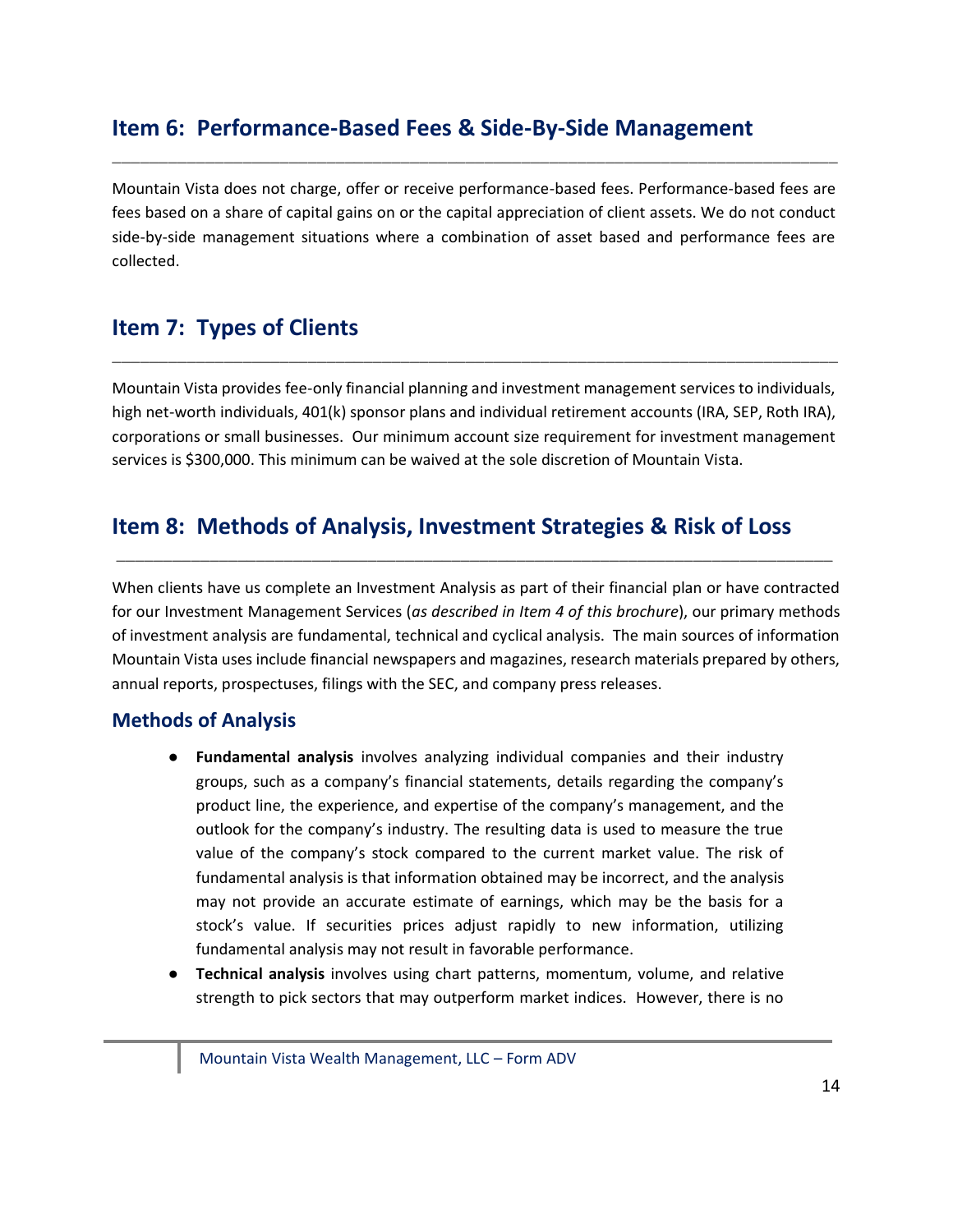assurance of accurate forecasts or that trends will develop in the markets we follow. In the past, there have been periods without discernible trends and similar periods will presumably occur in the future. Outside factors like government intervention could potentially shorten major trends that develop. Furthermore, one limitation of the technical analysis is that it requires price movement data, which can translate into price trends sufficient to dictate a market entry or exit decision. In a trendless or erratic market, a technical method may fail to identify trends requiring action. Also, technical methods may overreact to minor price movements, establishing positions contrary to overall price trends, which may result in losses. Finally, a technical trading method may underperform other trading methods when fundamental factors dominate price moves within a given market.

● **Cyclical analysis** is a type of technical analysis that involves evaluating recurring price patterns and trends based upon business cycles. Economic/business cycles may not be predictable and may have many fluctuations between long-term expansions and contractions. The lengths of economic cycles may be difficult to predict with accuracy, and therefore the risk of cyclical analysis is the difficulty in predicting economic trends and consequently the changing value of securities that would be affected by these changing trends.

#### **Investment Strategies**

#### *Portfolio Management Process*

As noted under the *Investment Management Services* section of this brochure, an assessment of a client's financial position, risk tolerance, time horizon and investment objectives (as well as other criteria) will take place to facilitate the creation of a formal investment strategy that will be recorded in an Investment Policy Statement ("IPS"). The IPS will detail the client's general investment goals, risk tolerance and liquidity requirements, as well as other criteria, to specify the investment approach and target asset allocation utilized for the portfolio.

#### *Investing*

Mountain Vista primarily practices forms of active investment management, but may utilize passive investment management when it makes sense for the client's situation. We describe both of these below:

**• Active investing** involves a single manager or managers who employ some method, strategy or technique to construct a portfolio that generates a return that is greater than the broader market or a designated benchmark index. By definition, actively managed portfolios have more flexibility to hold or not hold specific securities and provide the potential for enhanced customization, alpha generation and risk management.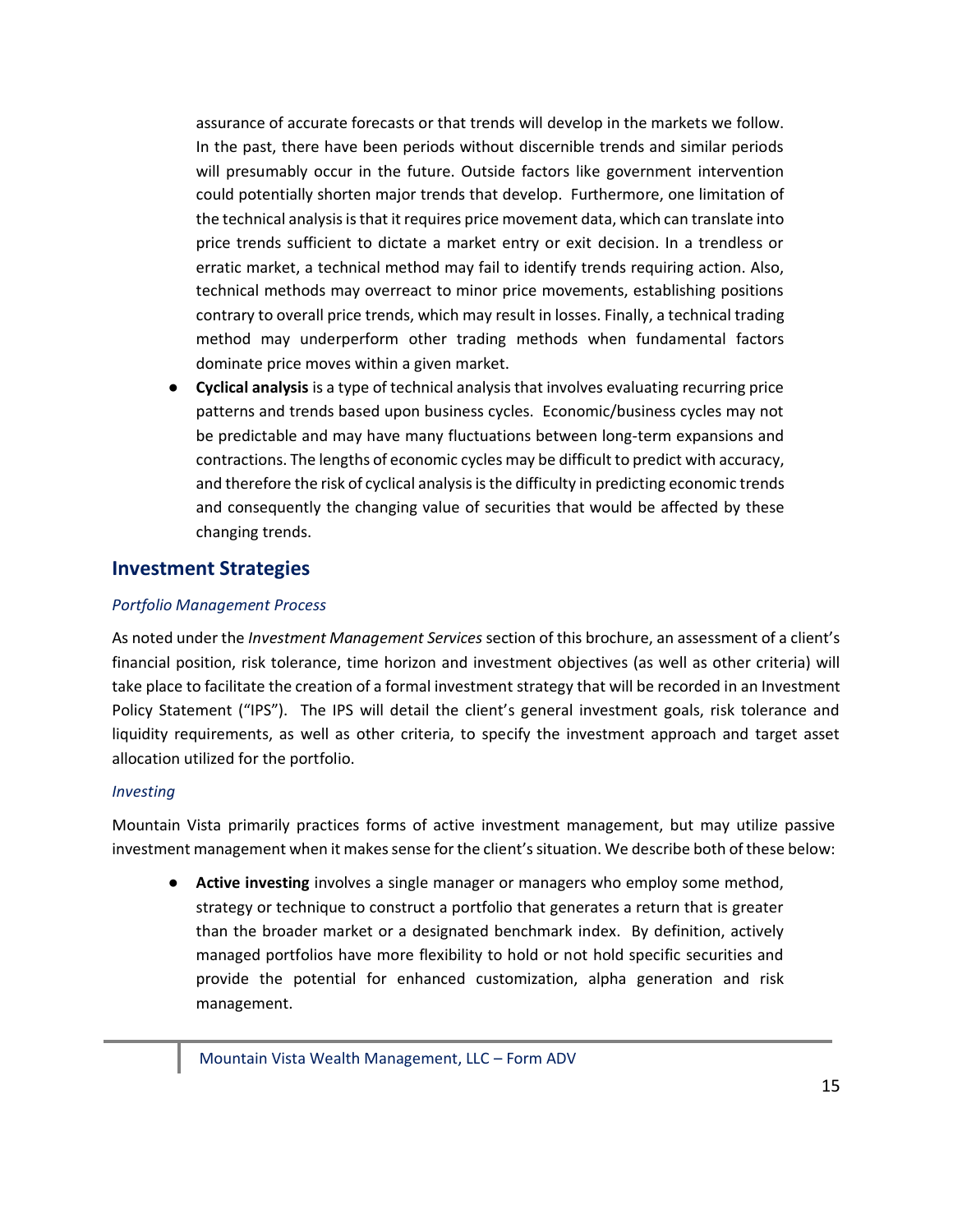● **Passive investing** involves building portfolios that are composed of index mutual funds and exchange traded funds in an attempt to replicate the return of the broader market or a benchmark index. Passive investing is characterized by low portfolio expenses (i.e., the funds inside the portfolio have low internal costs), minimal trading costs (due to infrequent trading activity), and relative tax efficiency (because the funds inside the portfolio are tax efficient and turnover inside the portfolio is minimal).

### **Material Risks Involved**

Mountain Vista provides investment management services and makes investment recommendations as part of the financial planning service. *All investing strategies offered involve risk and may result in a loss of your original investment, which you should be prepared to bear***.** Many of these risks apply equally to stocks, bonds, commodities and any other investment or security. Apart from the general risks which apply to all types of investments, material risks that may be associated with our investment strategies are listed below.

- **Market Risk:**Market risk involves the possibility that an investment's current market value will fall because of a general market decline, reducing the value of the investment regardless of the operational success of the issuer's operations or its financial condition.
- **Strategy Risk:** The Adviser's investment strategies and/or investment techniques may not work as intended.
- **Small and Medium Cap Company Risk:** Securities of companies with small and medium market capitalizations are often more volatile and less liquid than investments in larger companies. Small and medium cap companies may face a greater risk of business failure, which could increase the volatility of the client's portfolio.
- **Turnover Risk:** At times, the strategy may have a portfolio turnover rate that is higher than other strategies. A high portfolio turnover would result in correspondingly greater brokerage commission expenses and may result in the distribution of additional capital gains for tax purposes. These factors may negatively affect the account's performance.
- **Liquidity Risk:** Certain securities may be less liquid (harder to sell or buy) and their prices may at times be more volatile than at other times. Under certain market conditions, we may be unable to sell or liquidate investments at prices we consider reasonable or favorable or find buyers at any price.
- **Concentration Risk:** Certain investment strategies focus on particular asset-classes, industries, sectors or types of investment. From time to time these strategies may be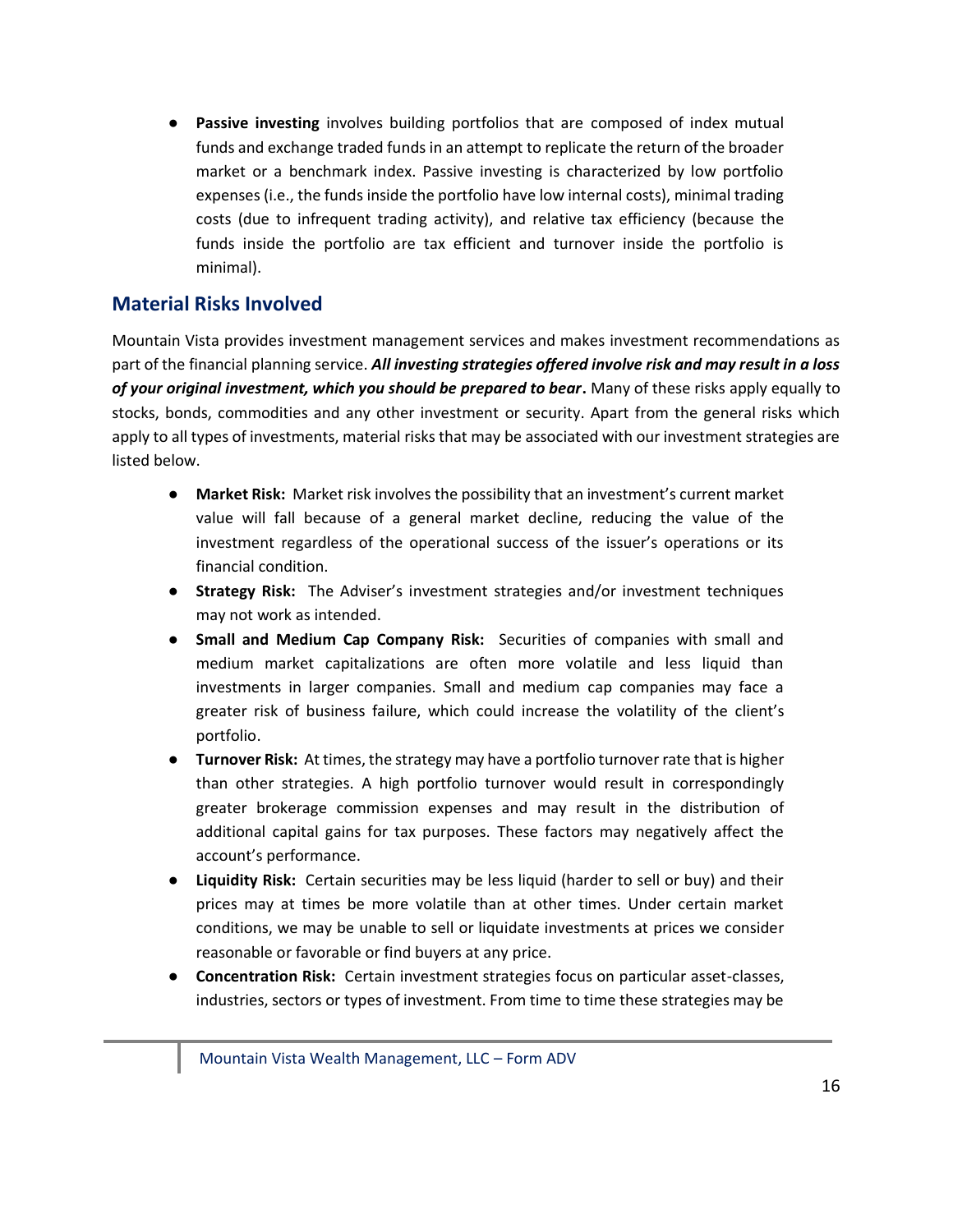subject to greater risks of adverse developments in such areas of focus than a strategy that is more broadly diversified across a wider variety of investments.

- **Interest Rate Risk:** Bond (fixed income) prices generally fall when interest rates rise, and the value may fall below par value or the principal investment. The opposite is also generally true: bond prices generally rise when interest rates fall. In general, fixed income securities with longer maturities are more sensitive to these price changes. Most other investments are also sensitive to the level and direction of interest rates.
- **Legal or Legislative Risk**: Legislative changes or Court rulings may impact the value of investments, or the securities' claim on the issuer's assets and finances.
- **Inflation Risk**: Inflation may erode the buying power of your investment portfolio, even if the dollar value of your investments remains the same.

## **Risks Associated with Securities**

Apart from the general risks outlined above which apply to all types of investments, specific securities may have other risks, many of which are listed below.

- **Commercial Paper** is, in most cases, an unsecured promissory note that is issued with a maturity of 270 days or less. Being unsecured the risk to the investor is that the issuer may default.
- **Common Stocks** may go up and down in price quite dramatically, and in the event of an issuer's bankruptcy or restructuring could lose all value. A slower-growth or recessionary economic environment could hurt the price of all stocks.
- **Corporate Bonds** are debt securities to borrow money. Generally, issuers pay investors periodic interest and repay the amount borrowed either periodically during the life of the security and/or at maturity. Alternatively, investors can purchase other debt securities, such as zero-coupon bonds, which do not pay current interest, but rather are priced at a discount from their face values, and their values accrete over time to face value at maturity. The market prices of debt securities fluctuate depending on such factors as interest rates, credit quality, and maturity. In general, market prices of debt securities decline when interest rates rise and increase when interest rates fall. The longer the time to a bond's maturity, the greater its interest rate risk.
- **Bank Obligations** including bonds and certificates of deposit may be vulnerable to setbacks or panics in the banking industry. Banks and other financial institutions are greatly affected by interest rates and may be adversely affected by downturns in the U.S. and foreign economies or changes in banking regulations.
- **Municipal Bonds** are debt obligations generally issued to obtain funds for various public purposes, including the construction of public facilities. Municipal bonds pay a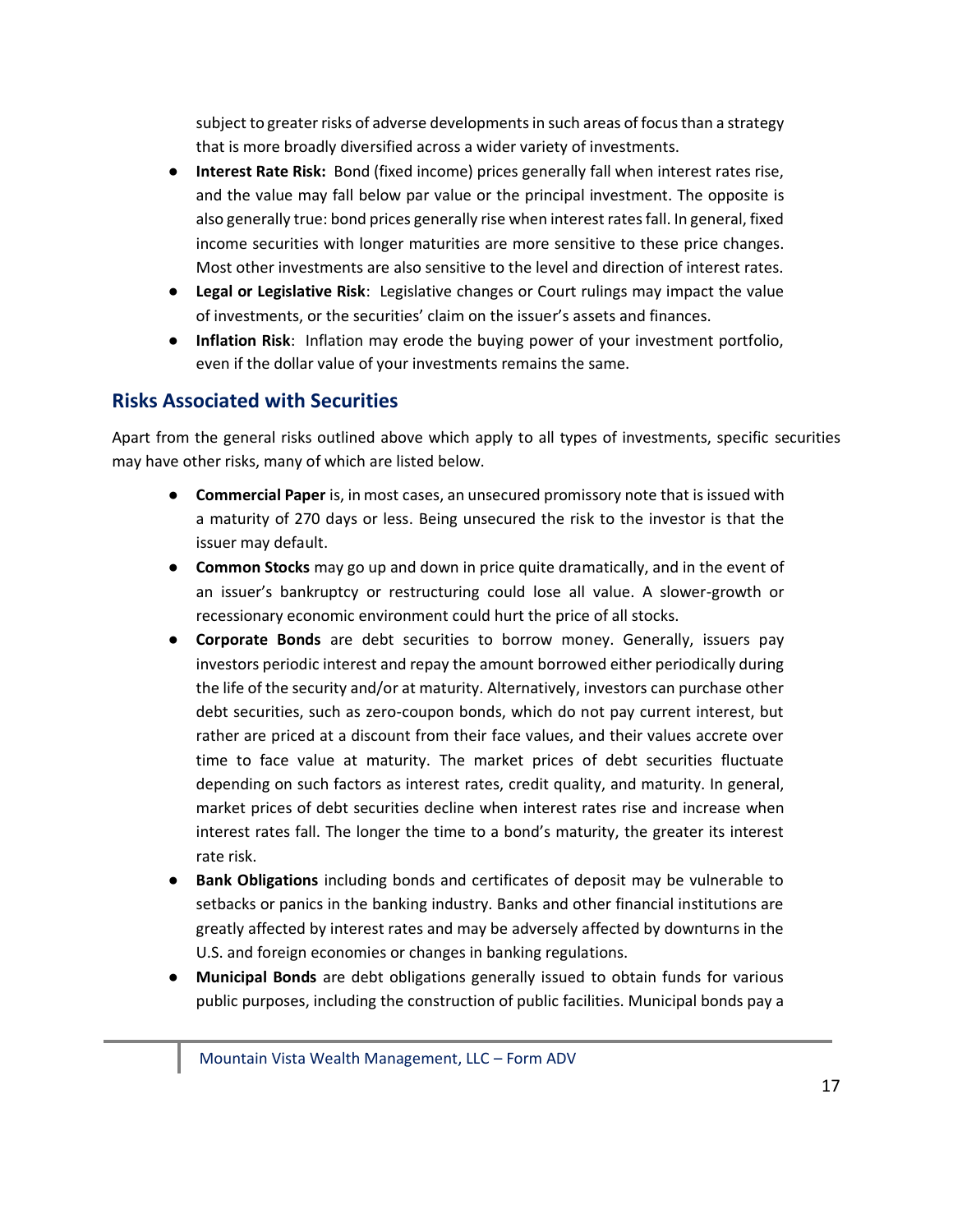lower rate of return than most other types of bonds. However, because of a municipal bond's tax-favored status, investors should compare the relative after-tax return to the after-tax return of other bonds, depending on the investor's tax bracket. Investing in municipal bonds carries the same general risks as investing in bonds in general. Those risks include interest rate risk, reinvestment risk, inflation risk, market risk, call or redemption risk, credit risk, and liquidity and valuation risk.

- **Options & Other Derivatives** carry many unique risks, including time-sensitivity, and can result in the complete loss of principal. While covered call writing does provide a partial hedge to the stock against which the call is written, the hedge is limited to the amount of cash flow received when writing the option. When selling covered calls, there is a risk the underlying position may be called away at a price lower than the current market price.
- **Exchange Traded Funds** prices may vary significantly from the Net Asset Value due to market conditions. Certain Exchange Traded Funds may not track underlying benchmarks as expected.
- **Investment Companies Risk -** When a client invests in open-end mutual funds or ETFs, the client indirectly bears its proportionate share of any fees and expenses payable directly by those funds. Therefore, the client will incur higher expenses, many of which may be duplicative. Also, the client's overall portfolio may be affected by losses in an underlying fund and the level of risk arising from the investment practices of an underlying fund (such as the use of derivatives). ETFs are also subject to the following risks: (i) an ETF's shares may trade at a market price that is above or below their net asset value; (ii) the ETF may employ an investment strategy that utilizes high leverage ratios; or (iii) trading of an ETF's shares may be halted if the listing exchange's officials deem such action appropriate, the shares are delisted from the exchange, or the activation of marketwide "circuit breakers'' (which are tied to large decreases in stock prices) halts stock trading generally. The Adviser has no control over the risks taken by the underlying funds in which clients invest.
- **Alternative Investments.** Less traditional assets (sometimes called "alternative investments") may help clients construct a long-term portfolio--in combination with more traditional assets like stocks and bonds--that has higher expected returns and/or lower risk. This is because alternative investments, relative to a more traditional stock/bond portfolio, may have (a) higher expected returns, (b) lower expected risk, and/or (c) lower correlation to a stocks/bonds portfolio. Assets classes that may be utilized in client investment portfolios include, but are not limited to:
	- Commodities,
	- Currencies (which includes Cryptocurrencies),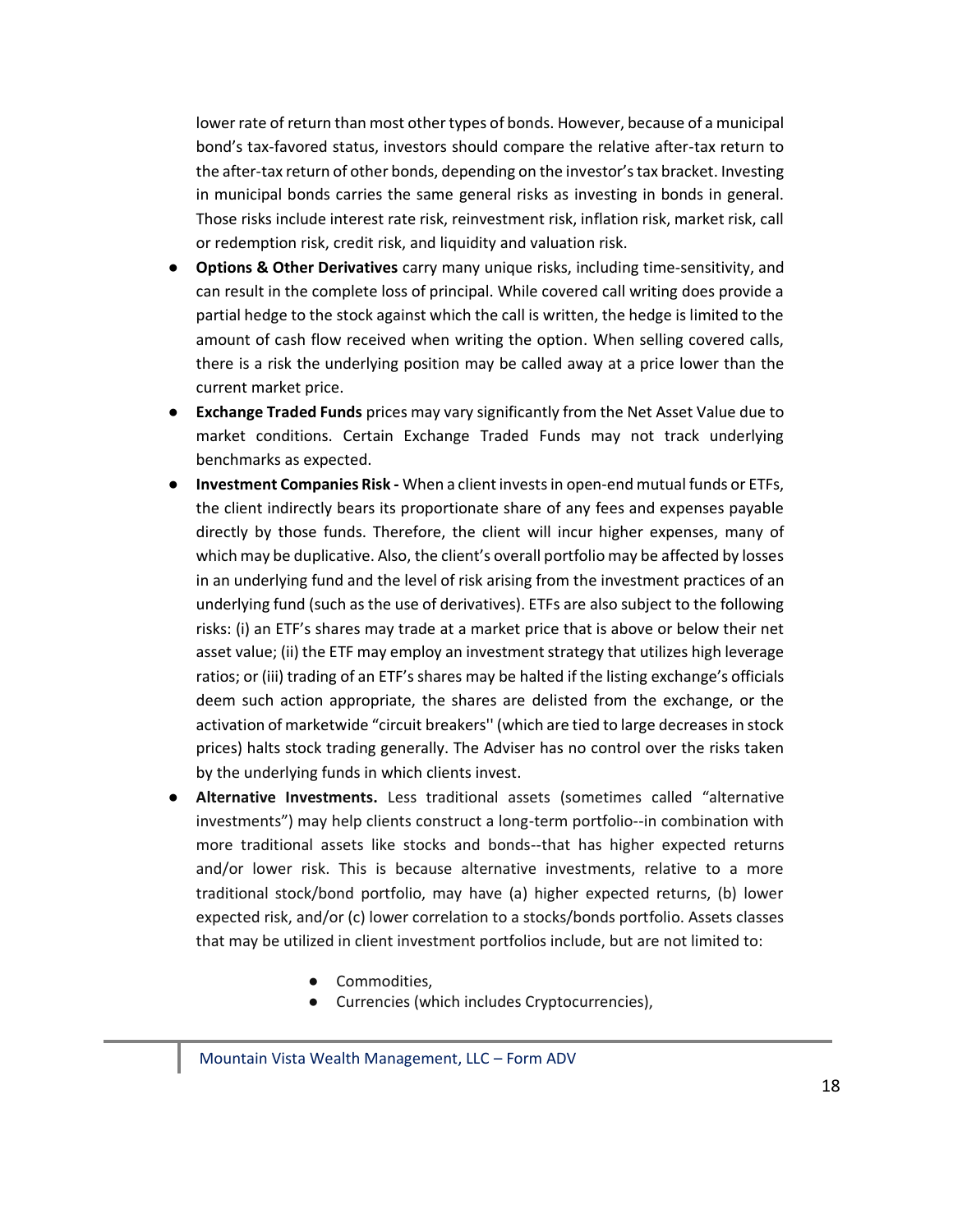- Direct Lending,
- Hedge Funds,
- Precious Metals,
- Private Equity,
- Systematic Investment Strategies,
- Venture Capital, and/or
- Volatility Investments.

Alternative Investments may be accessed in multiple ways, including, but not limited to, Direct Investment, Exchange Traded Funds, Mutual Funds, Pooled Investment Vehicles, Private Investment Funds, and/or Publicly traded Derivatives (including Futures). Risks include, but are not limited to, concentration risk, credit/default risk, high volatility and/or frequency changes in volatility, inflation, investor concentration, legal risk, limited markets, liquidity risk, long-term investment commitments, market risk, strategy risk, supply/demand constraints, turnover risk, taxation risk. The taxation of Alternative Investments is also important and may vary by factors such as investment holding period, asset class, and how the asset is accessed.

*Past performance is not a guarantee of future returns. Investing in securities involves a risk of loss that you, as a client, should be prepared to bear.*

# <span id="page-18-0"></span>**Item 9: Disciplinary Information**

There are no legal or disciplinary events that are material to a client's or prospective client's evaluation of Mountain Vista' business or the integrity of its management.

\_\_\_\_\_\_\_\_\_\_\_\_\_\_\_\_\_\_\_\_\_\_\_\_\_\_\_\_\_\_\_\_\_\_\_\_\_\_\_\_\_\_\_\_\_\_\_\_\_\_\_\_\_\_\_\_\_\_\_\_\_\_\_\_\_\_\_\_\_\_\_\_\_\_\_\_\_

### **Criminal or Civil Actions**

Mountain Vista and its management have not been involved in any criminal or civil actions.

### **Administrative Enforcement Proceedings**

Mountain Vista and its management have not been involved in administrative enforcement proceedings.

### **Self-Regulatory Organization Enforcement Proceedings**

Mountain Vista and its management have not been involved in any self-regulatory organization enforcement proceedings.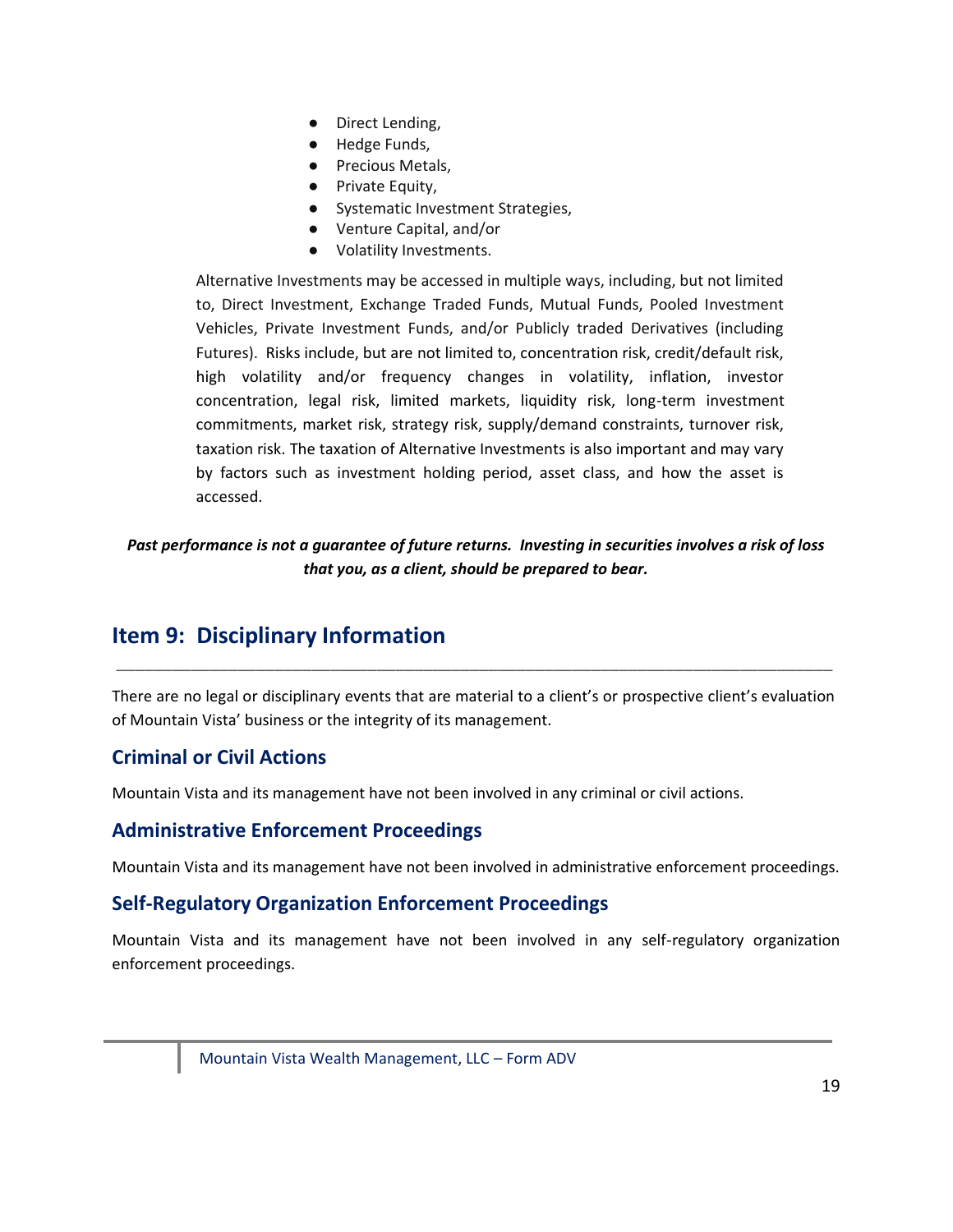# <span id="page-19-0"></span>**Item 10: Other Financial Industry Activities & Affiliations**

### **Financial Industry Activities & Affiliations**

No Mountain Vista employee is registered, or has an application pending to register, as a broker-dealer or a registered representative of a broker-dealer.

\_\_\_\_\_\_\_\_\_\_\_\_\_\_\_\_\_\_\_\_\_\_\_\_\_\_\_\_\_\_\_\_\_\_\_\_\_\_\_\_\_\_\_\_\_\_\_\_\_\_\_\_\_\_\_\_\_\_\_\_\_\_\_\_\_\_\_\_\_\_\_\_\_\_\_\_\_

No Mountain Vista employee is registered, or has an application pending to register, as a futures commission merchant, commodity pool operator or a commodity trading advisor.

Mountain Vista does not have any related parties. As a result, we do not have a relationship with any related parties.

Mountain Vista only receives compensation directly from clients. We do not receive compensation from any outside source; we do not have any conflicts of interest with any outside party.

Michael Riolo is currently licensed to sell insurance however he is no longer affiliated with any insurance organizations and does not sell insurance products to clients or prospective clients of Mountain Vista.

### **Disclosure of Material Conflicts / Conflicts of Interest**

All material conflicts of interest under CCR Section 260.238(k) are disclosed regarding Mountain Vista, its representatives or any of its employees, which could be reasonably expected to impair the rendering of unbiased and objective advice. Further, under California Code of Regulations Section 260.238 (k) any material conflicts of interest regarding the investment adviser, its representatives or any of its employees, are disclosed to the client before entering into any Advisory or Financial Planning Agreement.

Please note that if a conflict of interest exists between the firm, the investment adviser, and you, the client, you are under no obligation to act on the firm's financial planning recommendations. Should you choose to act on any of the firm's recommendations, you are not obligated to implement the financial plan through any of firm's other investment management services. Moreover, you may act on the firm's recommendations by placing securities transactions with any brokerage firm.

# <span id="page-19-1"></span>**Item 11: Code of Ethics, Participation or Interest in Client Transactions & Personal Trading**

\_\_\_\_\_\_\_\_\_\_\_\_\_\_\_\_\_\_\_\_\_\_\_\_\_\_\_\_\_\_\_\_\_\_\_\_\_\_\_\_\_\_\_\_\_\_\_\_\_\_\_\_\_\_\_\_\_\_\_\_\_\_\_\_\_\_\_\_\_\_\_\_\_\_\_\_\_

As a fiduciary, our firm and its associates have a duty of utmost good faith to act solely in the best interests of each client. Our clients entrust us with their funds and personal information, which in turn places a high standard on our conduct and integrity. Our fiduciary duty is a core aspect of our Code of Ethics and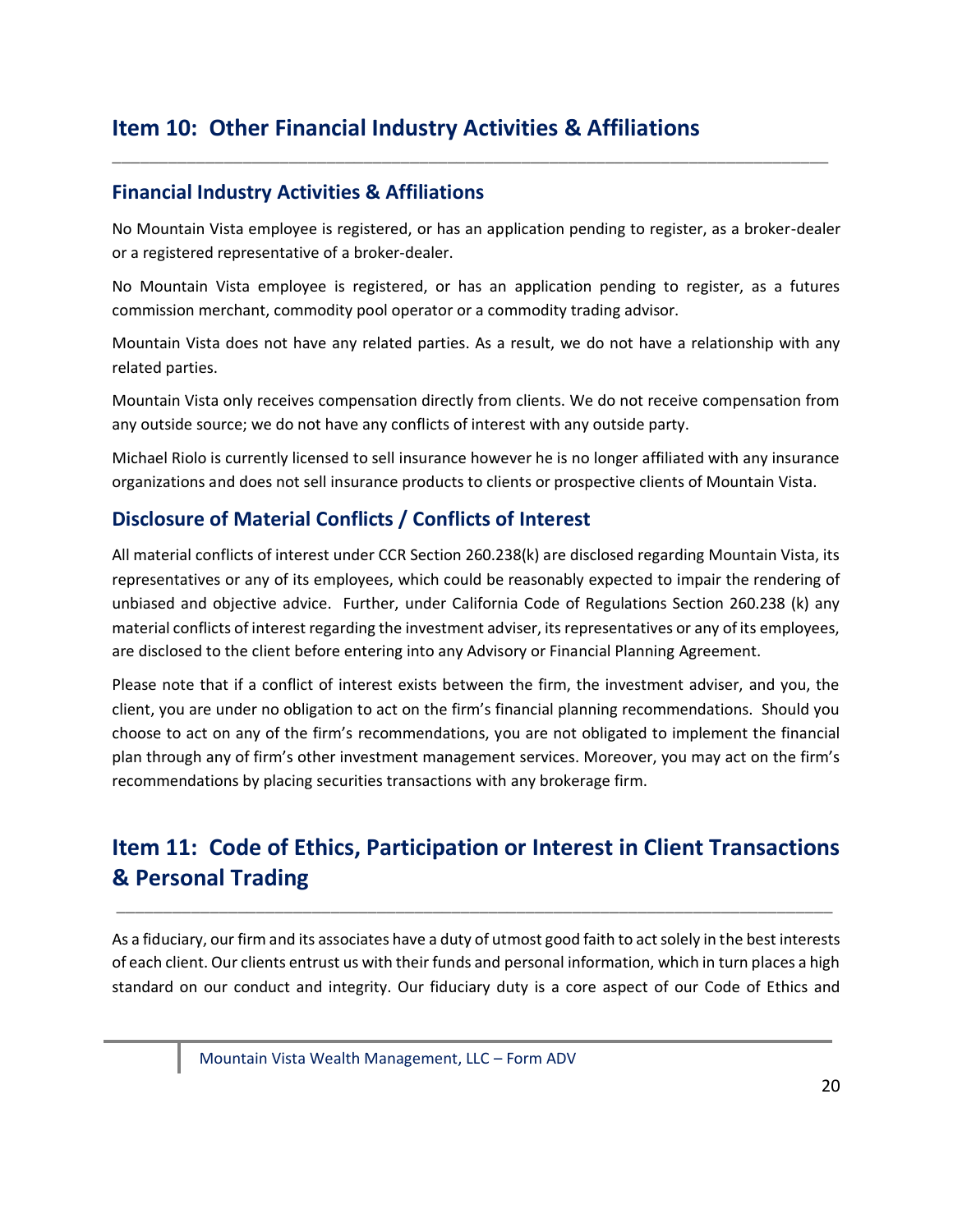represents the expected basis of all our dealings. The firm also adheres to the Code of Ethics and Professional Responsibility adopted by the CFP® Board of Standards Inc. It accepts the obligation not only to comply with the mandates and requirements of all applicable laws and regulations but also to take responsibility to act in an ethical and professionally responsible manner in all professional services and activities. Additionally, Mountain Vista requires adherence to its Insider Trading Policy, and the CFA Institute's Asset Manager Code of Professional Conduct and Code of Ethics and Standards of Professional Conduct.

Jonathan R. Heagle also holds the Chartered Financial Analyst (CFA®) designation. A Chartered Financial Analyst (CFA) designation is a professional designation given by the CFA Institute, that measures the competence and integrity of financial analysts after candidates have successfully passed three levels of exams covering areas such as accounting, economics, ethics, [money management](http://www.investopedia.com/terms/m/moneymanagement.asp) and security analysis. Candidates must also hold a bachelor's degree, a minimum of at least four years of investment/financial career experience, and must have properly fulfilled further specific CFA Institute requirements.

# **Code of Ethics Description**

This Code of Ethics does not attempt to identify all possible conflicts of interest, and literal compliance with each of its specific provisions will not shield associated persons from liability for personal trading or other conduct that violates a fiduciary duty to advisory clients. A summary of the Code of Ethics' Principles is outlined below.

- **Integrity:** Associated persons shall offer and provide professional services with integrity.
- **Objectivity:** Associated persons shall be objective in providing professional services to clients.
- **Competence:** Associated persons shall provide services to clients competently and maintain the necessary knowledge and skill to continue to do so in those areas in which they are engaged.
- **Fairness:** Associated persons shall perform professional services in a manner that is fair and reasonable to clients, principals, partners, and employers, and shall disclose conflict(s) of interest in providing such services.
- **Confidentiality:** Associated persons shall not disclose confidential client information without the specific consent of the client unless in response to proper legal process, or as required by law.
- **Professionalism**: Associated persons' conduct in all matters shall reflect a credit of the profession.
- **Diligence:** Associated persons shall act diligently in providing professional services.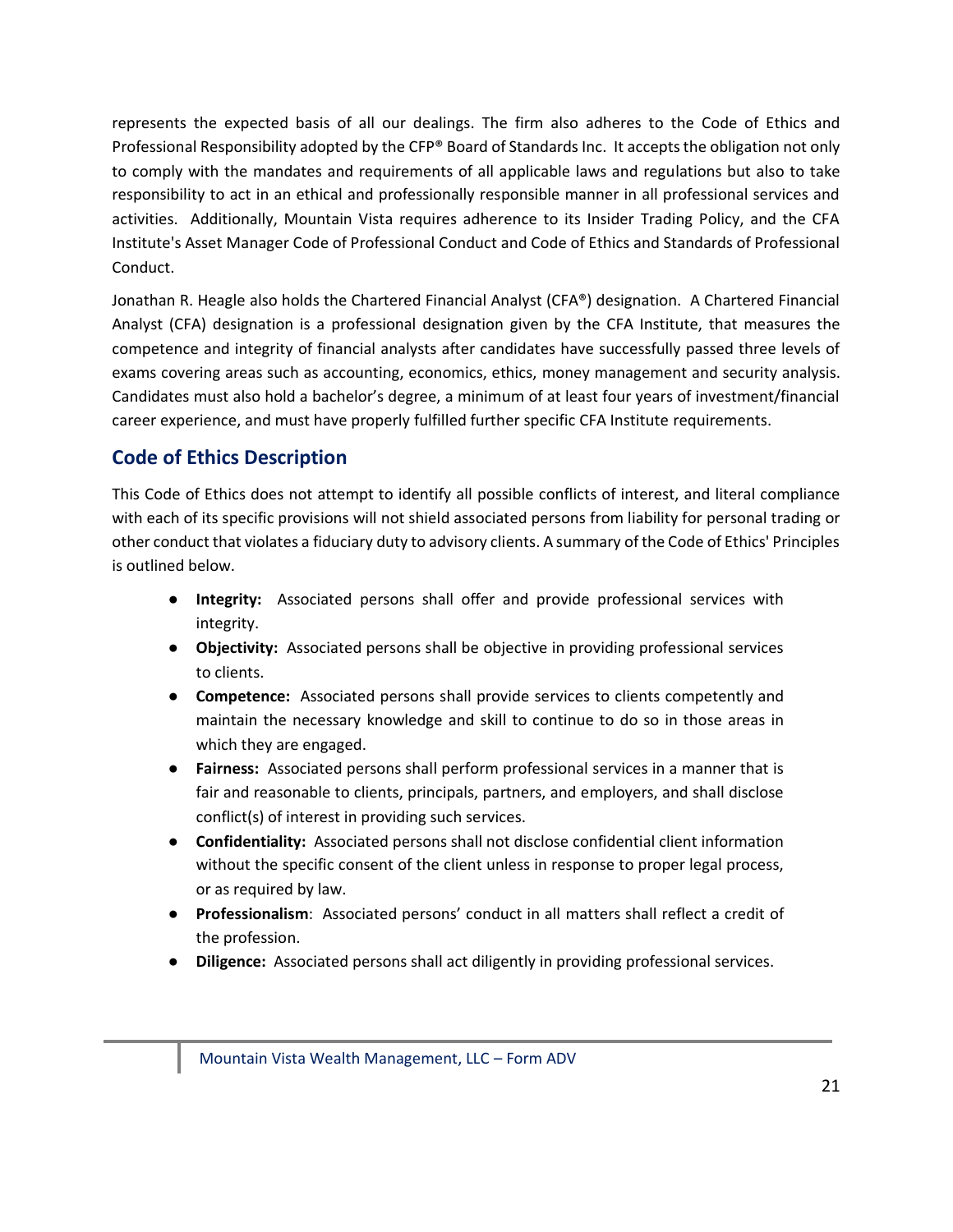We periodically review and amend our Code of Ethics to ensure that it remains current, and we require all firm access persons to attest to their understanding of and adherence to the Code of Ethics at least annually. Our firm will provide a copy of its Code of Ethics to any client or prospective client upon request.

# **Investment Recommendations Involving a Material Financial Interest & Conflicts of Interest**

Neither our firm, its associates or any related person, is authorized to recommend to a client or effect a transaction for a client, involving any security in which our firm or a related person has a material financial interest (such as in the capacity as an underwriter, adviser to the issuer, etc.)*. (Please see Item 10 of this brochure, for additional important details on this matter.)*

# **Advisory Firm Purchase of Same Securities Recommended to Clients & Conflicts of Interest**

Our firm and its "related persons" may buy or sell securities like, or different from, those we recommend to clients for their accounts. To reduce or eliminate certain conflicts of interest involving the firm or personal trading, our policy may require that we restrict or prohibit associates' transactions in specific reportable securities transactions. Any exceptions or trading pre-clearance must be approved by the firm principal in advance of the transaction in an account, and we maintain the required personal securities transaction records per regulation.

### **Trading Securities At/Around the Same Time as Client's Securities**

From time to time, our firm or its "related persons" may buy or sell securities for themselves at or around the same time as clients.

# <span id="page-21-0"></span>**Item 12: Brokerage Practices**

### **Factors Used to Select Custodians & Broker-Dealers**

Mountain Vista Wealth Management, LLC does not have any affiliation with broker-dealers. Specific custodian recommendations are made to clients based on their need for such services. We recommend custodians based on the reputation and services provided by the firm.

\_\_\_\_\_\_\_\_\_\_\_\_\_\_\_\_\_\_\_\_\_\_\_\_\_\_\_\_\_\_\_\_\_\_\_\_\_\_\_\_\_\_\_\_\_\_\_\_\_\_\_\_\_\_\_\_\_\_\_\_\_\_\_\_\_\_\_\_\_\_\_\_\_\_\_\_\_

#### *Research & Other Soft-Dollar Benefits*

We currently receive soft dollar benefits by nature of our relationship with TD Ameritrade Institutional, Division of TD Ameritrade, Inc., member FINRA/SIPC.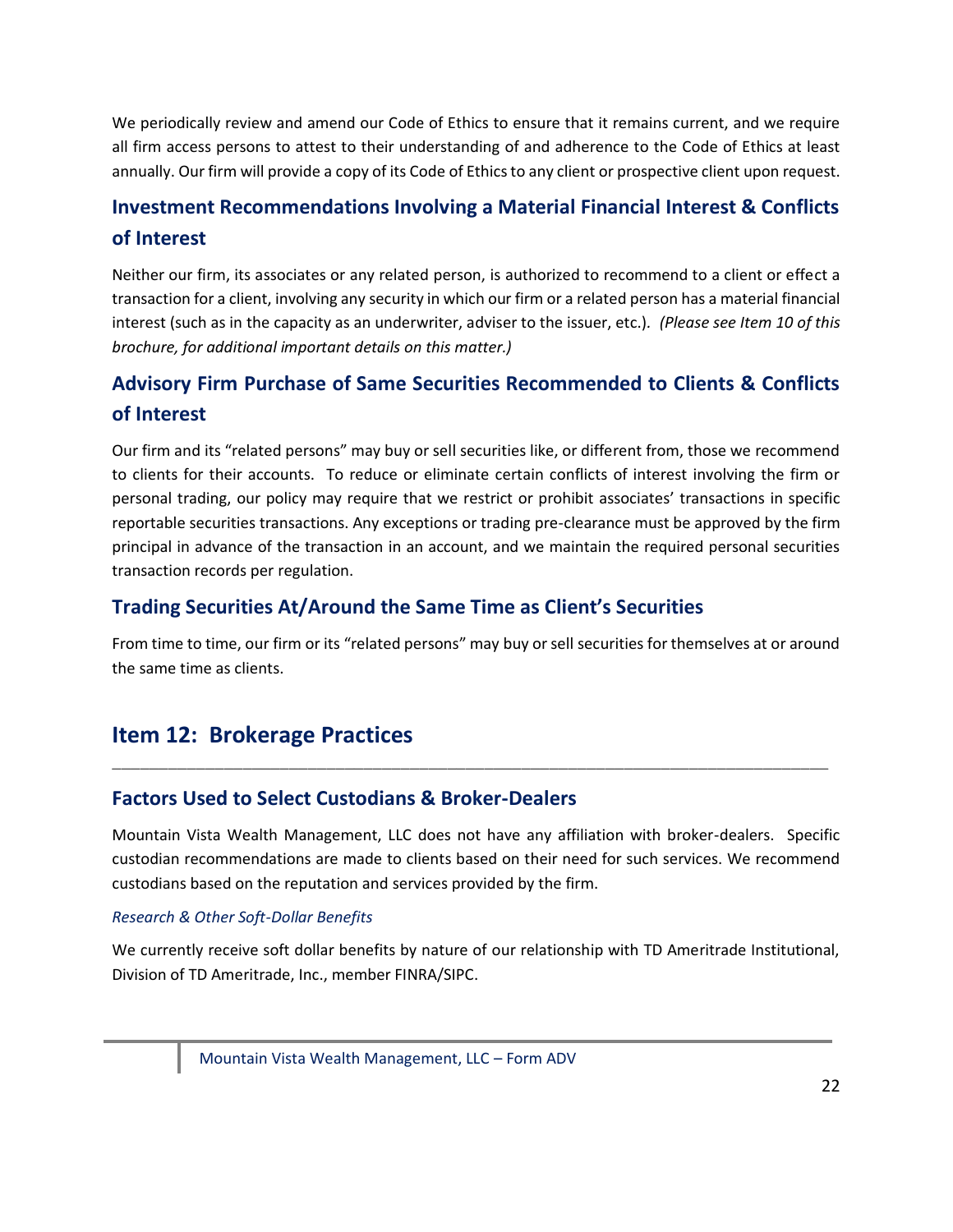#### *Brokerage for Client Referrals*

We receive no referrals from a broker-dealer or third-party in exchange for using that broker-dealer or third-party.

#### *Clients Directing Broker-Dealer or Custodian to Use*

We do recommend a specific custodian for clients to use. However, clients may custody their assets at a custodian of their choice. Clients may also direct us to use a specific broker-dealer to execute transactions. By allowing clients to choose a specific custodian, we may be unable to achieve most favorable execution of client transactions and this may cost client's money over using a lower-cost custodian.

### **Custodians & Brokers Used**

#### **TD Ameritrade**

Mountain Vista participates in TD Ameritrade's institutional customer program and may recommend TD Ameritrade to clients for custody and brokerage services. There is no direct link between Mountain Vista's participation in the program and the investment advice it gives to its clients, although Mountain Vista receives economic benefits through its participation in the program that is typically not available to TD Ameritrade retail investors. These benefits include the following products and services (provided without cost or at a discount): receipt of duplicate client statements and confirmations; research related products and tools; consulting services; access to a trading desk serving Mountain Vista participants; access to block trading (which provides the ability to aggregate securities transactions for execution and then allocate the appropriate shares to client accounts); the ability to have advisory fees deducted directly from client accounts; access to an electronic communications network for client order entry and account information; access to mutual funds with no transaction fees and to certain institutional money managers; and discounts on compliance, marketing, research, technology, and practice management products or services provided to Mountain Vista by third-party vendors. TD Ameritrade may also have paid for business consulting and professional services received by Mountain Vista's related persons. Some of the products and services made available by TD Ameritrade through the program may benefit Mountain Vista but may not benefit its client accounts. These products or services may assist Mountain Vista in managing and administering client accounts, including accounts not maintained at TD Ameritrade. Other services made available by TD Ameritrade are intended to help Mountain Vista manage and further develop its business enterprise. The benefits received by Mountain Vista or its personnel through participation in the program do not depend on a number of brokerage transactions directed to TD Ameritrade. As part of its fiduciary duties to clients, Mountain Vista endeavors always to put the interests of its clients first. Clients should be aware, however, that the receipt of economic benefits by Mountain Vista or its related persons in and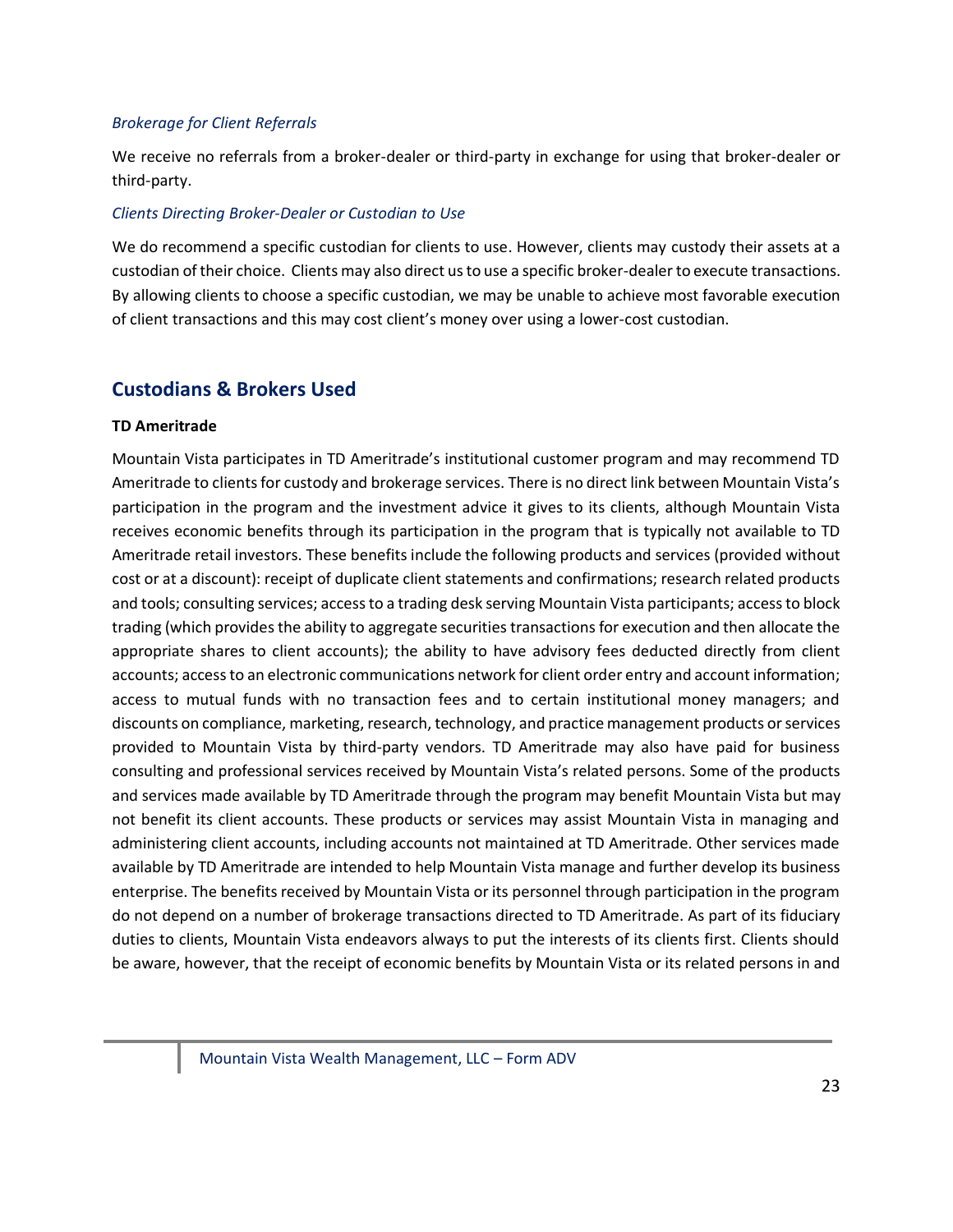of itself creates a potential conflict of interest and may indirectly influence Mountain Vista's choice of TD Ameritrade for custody and brokerage services.

#### **Charles Schwab**

Mountain Vista ("we"/"our") does not maintain custody of your assets on which we advise, although we may be deemed to have custody of your assets if you give us authority to withdraw assets from your account (see Item 15 – Custody, below). Your assets must be maintained in an account at a "qualified custodian," generally a broker-dealer or bank. We recommend that our clients use Charles Schwab & Co., Inc. ("Schwab"), a registered broker-dealer, member SIPC, as the qualified custodian. We are independently owned and operated and are not affiliated with Schwab. Schwab will hold your assets in a brokerage account and buy and sell securities when we/you instruct them to. While we recommend that you use Schwab as custodian/ broker, you will decide whether to do so and will open your account with Schwab by entering into an account agreement directly with them. We do not open the account for you, although we may assist you in doing so. If you do not wish to place your assets with Schwab, then we cannot manage your account. Even though your account is maintained at Schwab, we can still use other brokers to execute trades for your account as described below (see "Your brokerage and custody costs")

#### How we select brokers/custodians

We seek to recommend a custodian/broker that will hold your assets and execute transactions

on terms that are overall most advantageous when compared with other available providers and their services. We consider a wide range of factors, including:

• Combination of transaction execution services and asset custody services (generally without a separate fee for custody)

- Capability to execute, clear, and settle trades ( buy and sell securities for your account)
- Capability to facilitate transfers and payments to and from accounts (wire transfers, check requests, bill payment, etc.)

• Breadth of available investment products (stocks, bonds, mutual funds, exchange-traded funds (ETFs), etc.)

- Availability of investment research and tools that assist us in making investment decisions
- Quality of services
- Competitiveness of the price of those services (commission rates, margin interest rates, other fees, etc.) and willingness to negotiate the prices
- Reputation, financial strength, security and stability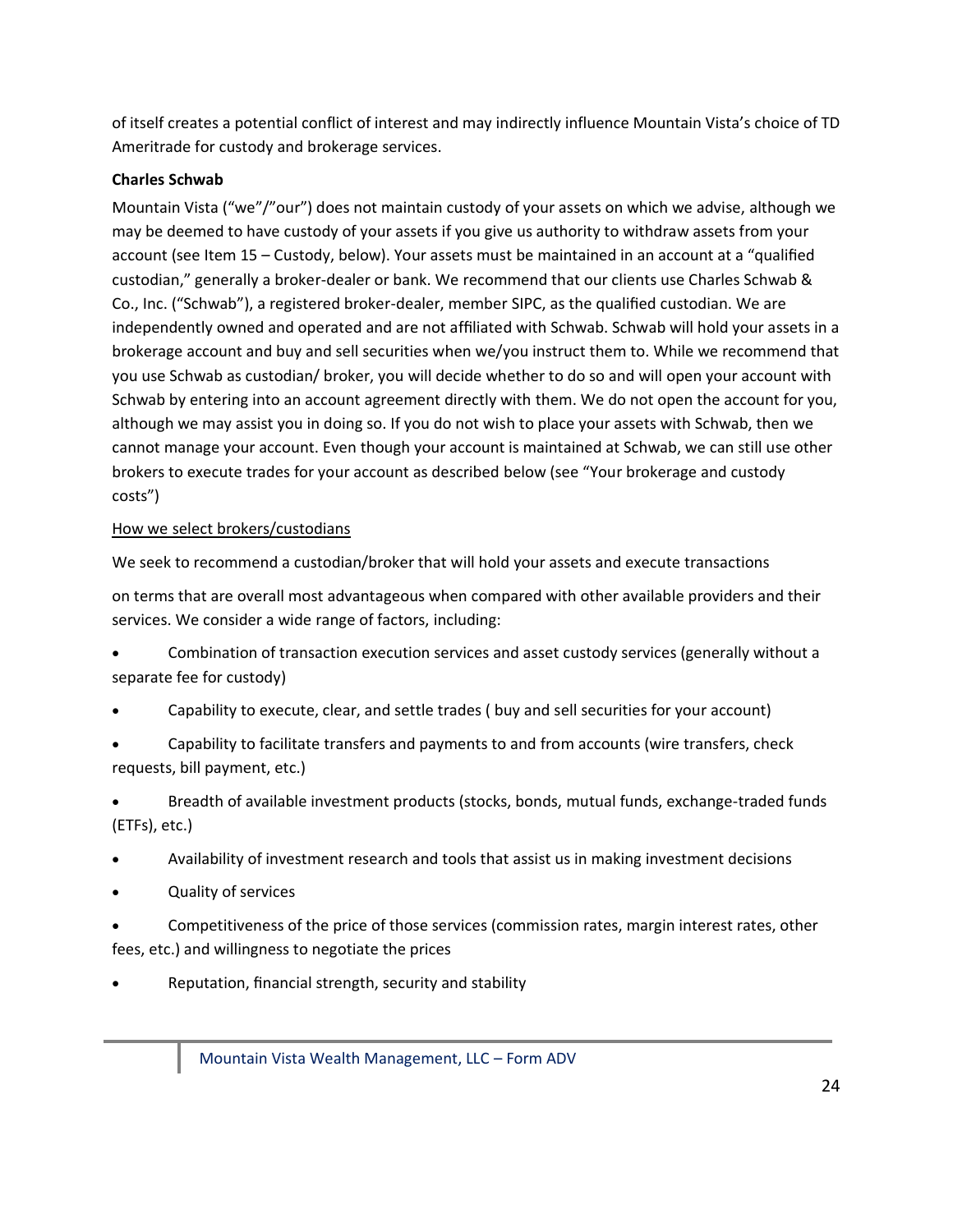#### • Prior service to us and our clients

• Availability of other products and services that benefit us, as discussed below (see "Products and services available to us from Schwab")

#### Your brokerage and custody costs

For our clients' accounts that Schwab maintains, Schwab generally does not charge you separately for custody services but is compensated by charging you commissions or other fees on trades that it executes or that settle into your Schwab account. Certain trades (for example, many mutual funds and ETFs) may not incur Schwab commissions or transaction fees. Schwab is also compensated by earning interest on the uninvested cash in your account in Schwab's Cash Features Program. In addition to commissions, Schwab charges you a flat dollar amount as a "prime broker" or "trade away" fee for each trade that we have executed by a different broker-dealer but where the securities bought or the funds from the securities sold are deposited (settled) into your Schwab account. These fees are in addition to the commissions or other compensation you pay the executing broker- dealer. Because of this, in order to minimize your trading costs, we have Schwab execute most trades for your account. We have determined that having Schwab execute most trades is consistent with our duty to seek "best execution" of your trades. Best execution means the most favorable terms for a transaction based on all relevant factors, including those listed above (see "How we select brokers/custodians").

#### Products and services available to us from Schwab

Schwab Advisor Services™ is Schwab's business serving independent investment advisory firms like us. They provide our clients and us with access to their institutional brokerage services (trading, custody, reporting and related services), many of which are not typically available to Schwab retail customers. Schwab also makes available various support services. Some of those services help us manage or administer our clients' accounts, while others help us manage and grow our business. Schwab's support services are generally available on an unsolicited basis (we don't have to request them) and at no charge to us. Following is a more detailed description of Schwab's support services:

#### Services That Benefit You.

Schwab's institutional brokerage services include access to a broad range of investment products, execution of securities transactions, and custody of client assets. The investment products available through Schwab include some to which we might not otherwise have access or that would require a significantly higher minimum initial investment by our clients. Schwab's services described in this paragraph generally benefit you and your account.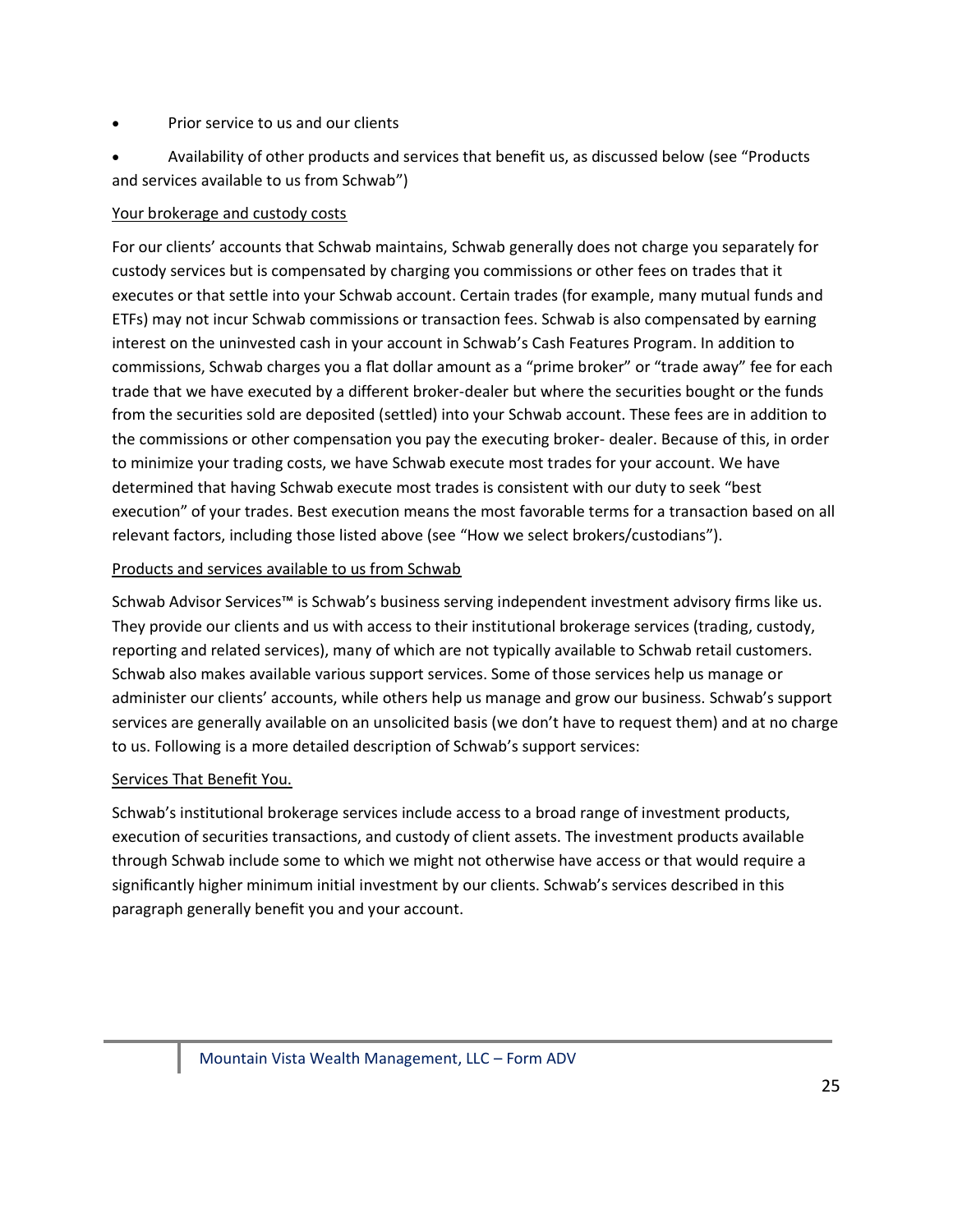#### Services that may not directly benefit you.

Schwab also makes available to us other products and services that benefit us but may not directly benefit you or your account. These products and services assist us in managing and administering our clients' accounts. They include investment research, both Schwab's own and that of third parties. We may use this research to service all or a substantial number of our clients' accounts, including accounts not maintained at Schwab. In addition to investment research, Schwab also makes available software and other technology that:

• provide access to client account data (such as duplicate trade confirmations and account statements)

- facilitate trade execution and allocate aggregated trade orders for multiple client accounts
- provide pricing and other market data
- facilitate payment of our fees from our clients' accounts
- assist with back-office functions, recordkeeping, and client reporting

#### Services that generally benefit only us.

Schwab also offers other services intended to help us manage and further develop our business enterprise. These services include:

- Educational conferences and events
- Consulting on technology, compliance, legal, and business needs
- Publications and conferences on practice management and business succession

We recommend that you maintain your account with Schwab, based on our interest in receiving Schwab's services that benefit our business and Schwab's payment for services for which we would otherwise have to pay rather than based on your interest in receiving the best value in custody services and the most favorable execution of your transactions. This is a potential conflict of interest. We believe, however, that our selection of Schwab as custodian and broker is in the best interests of our clients. Our selection is primarily supported by the scope, quality, and price of Schwab's services (see "How we select brokers/ custodians") and not Schwab's services that benefit only us.

# **Aggregating (Block) Trading for Multiple Client Accounts**

Generally, we combine multiple orders for shares of the same securities purchased for advisory accounts we manage (this practice is commonly referred to as "block trading"). We will then distribute a portion of the shares to participating accounts in a fair and equitable manner. The distribution of the shares purchased is typically proportionate to the size of the account, but it is not based on account performance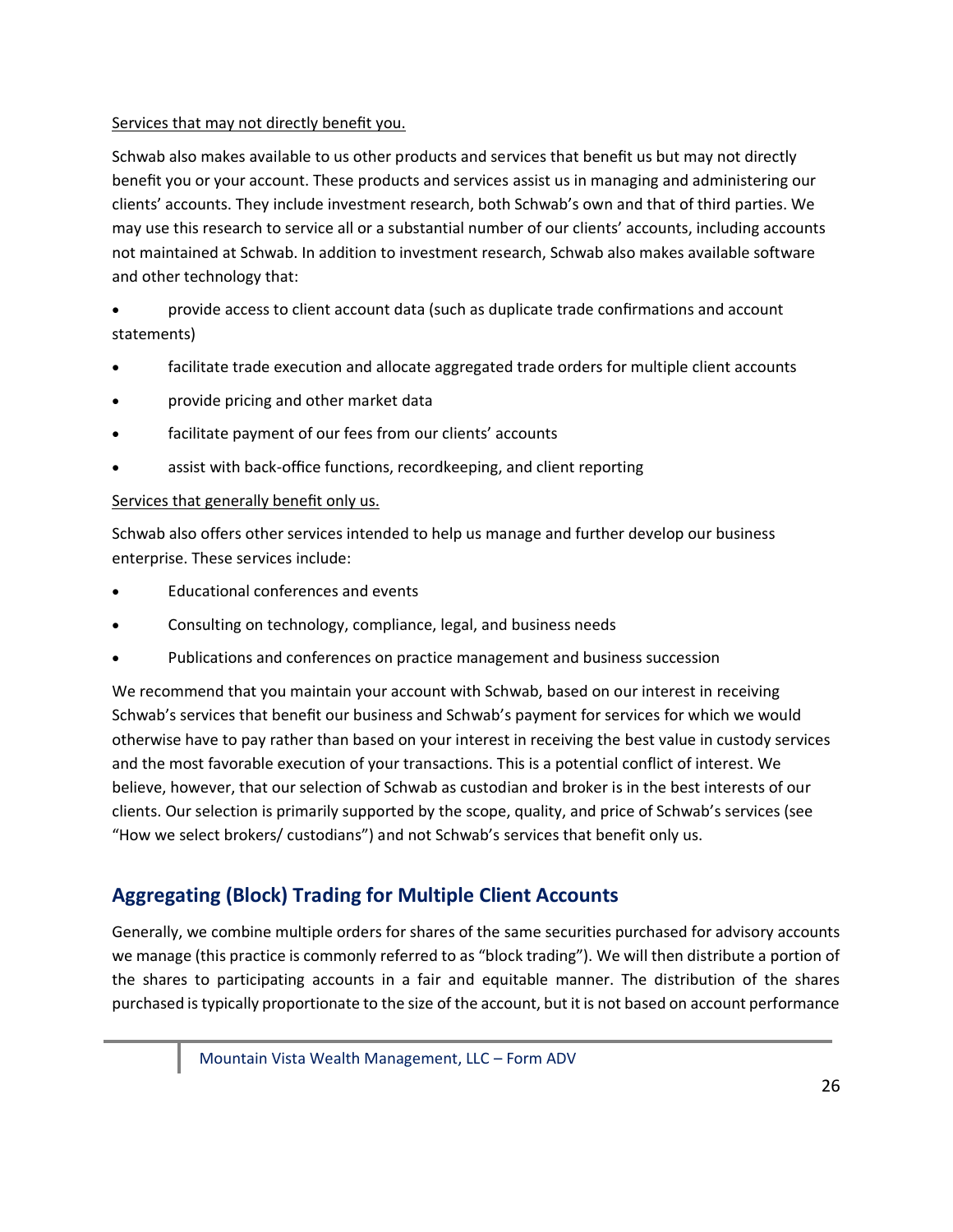or the amount or structure of management fees. Subject to our discretion, regarding circumstances and market conditions, when we combine orders, each participating account pays an average price per share for all transactions and pays a proportionate share of all transaction costs. Accounts owned by our firm or persons associated with our firm may participate in block trading with your accounts; however, they will not be given preferential treatment.

# **Trading Errors**

Even with our best efforts and controls, trade errors may happen. All trade errors will be brought to the attention of TD Ameritrade (the "Custodian"), immediately upon discovery. We will work to formulate the best resolution for the client. In the event of a trade error, errors will be corrected before the current day market close (if possible) and no later than next market close date and with the intent to make the client whole. Ideally, when possible, trade errors are moved from the client's account to either our trade error account with TD Ameritrade that executed the trade or that TD Ameritrade trade error account, depending upon which party is responsible for the error. In cases in which we are responsible for the error, all losses will be paid by us and all gains will be retained by the Custodian. In cases in which TD Ameritrade is responsible for the error, we will follow the procedures of the Custodian on any gains or losses in the trade error account. Please be advised that any trade errors that result from inaccurate instructions provided by the client remain the financial responsibility of the client.

# <span id="page-26-0"></span>**Item 13: Review of Accounts**

Jonathan Heagle, Principal and CCO, will work with clients to obtain current information regarding their assets and investment holdings and will review this information as part of our on-going Financial Planning Services. Each client's financial plan, financial situation and goals will be monitored throughout the year. At a minimum, a full review of the financial plan will be conducted on an annual basis to ensure its accuracy and appropriateness. Any needed updates will be implemented at that time. Client accounts without Investment Management Services will not receive specific reports from Mountain Vista other than financial plans.

\_\_\_\_\_\_\_\_\_\_\_\_\_\_\_\_\_\_\_\_\_\_\_\_\_\_\_\_\_\_\_\_\_\_\_\_\_\_\_\_\_\_\_\_\_\_\_\_\_\_\_\_\_\_\_\_\_\_\_\_\_\_\_\_\_\_\_\_\_\_\_\_\_\_\_\_\_\_

Client accounts with the Investment Management Service will be reviewed quarterly, with regards to the client's investment policies and risk tolerance levels. Events that may trigger a special review would be unusual performance, addition or deletions of client imposed restrictions, excessive draw-down, volatility in performance, or buy and sell decisions from the firm or per client's needs.

Clients will receive trade confirmations for each account transaction as well as monthly or quarterly statements and annual tax reporting statements from their custodian showing all activity in the accounts, such as receipt of dividends and interest.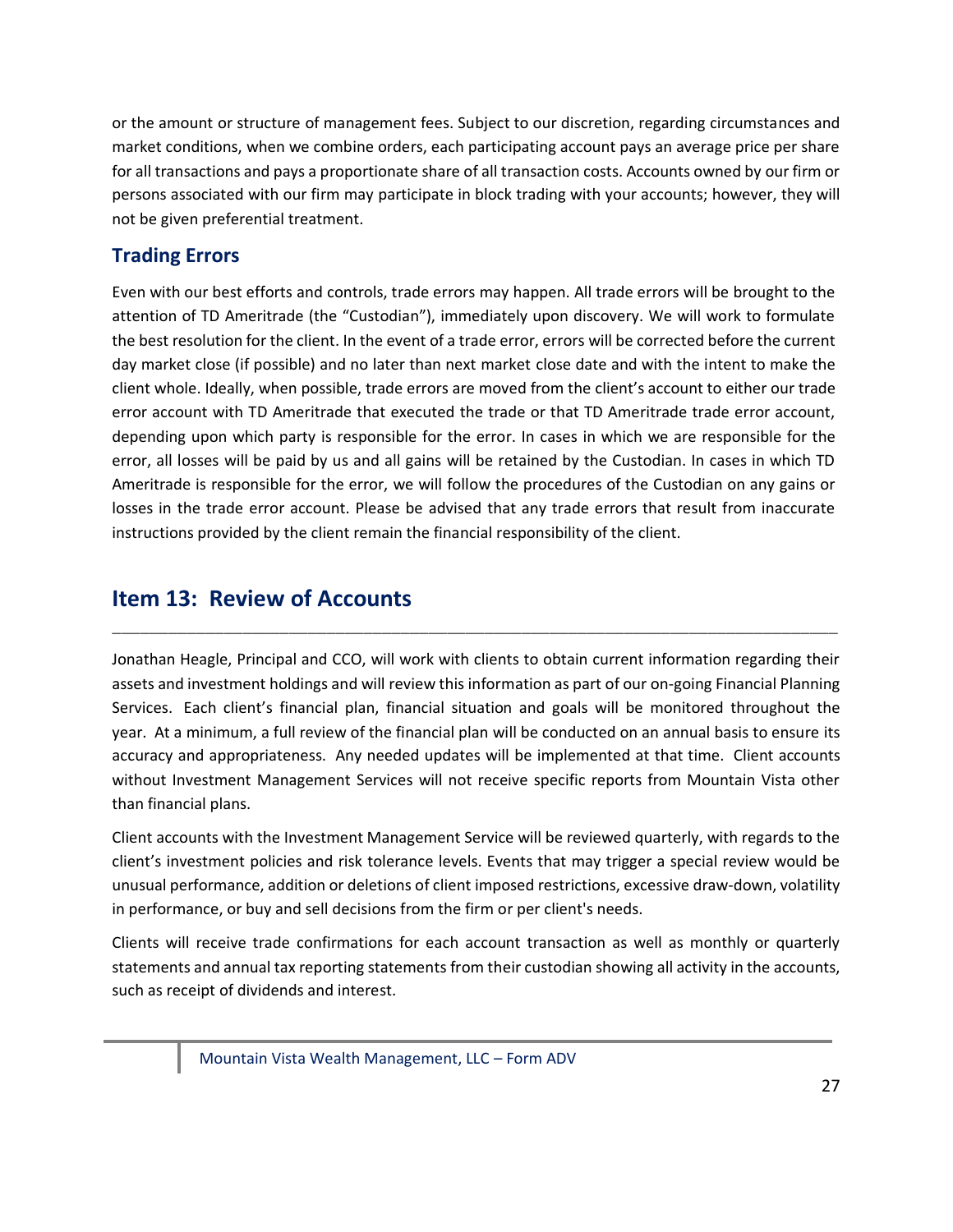# <span id="page-27-0"></span>**Item 14: Client Referrals & Other Compensation**

We do not receive any economic benefit, directly or indirectly, from any third-party for advice rendered to our clients. We do not compensate, directly or indirectly, any person who is not advisory personnel for client referrals.

\_\_\_\_\_\_\_\_\_\_\_\_\_\_\_\_\_\_\_\_\_\_\_\_\_\_\_\_\_\_\_\_\_\_\_\_\_\_\_\_\_\_\_\_\_\_\_\_\_\_\_\_\_\_\_\_\_\_\_\_\_\_\_\_\_\_\_\_\_\_\_\_\_\_\_\_\_\_

We receive a non-economic benefit from TD Ameritrade and Charles Schwab in the form of the support products and services they make available to independent investment advisors whose clients maintain their accounts at TD Ameritrade and Charles Schwab in order to be managed by us. These products and services, how they benefit us, and the related conflicts of interest are described above (see Item 12-Brokerage Practices). The availability to us of TD Ameritrade and Charles Schwab's products and services is not based on us giving investment advice, such as buying particular securities for our clients.

# <span id="page-27-1"></span>**Item 15: Custody**

Mountain Vista does not accept custody of client funds except in the instance of withdrawing client fees.

\_\_\_\_\_\_\_\_\_\_\_\_\_\_\_\_\_\_\_\_\_\_\_\_\_\_\_\_\_\_\_\_\_\_\_\_\_\_\_\_\_\_\_\_\_\_\_\_\_\_\_\_\_\_\_\_\_\_\_\_\_\_\_\_\_\_\_\_\_\_\_\_\_\_\_\_\_\_

For client accounts in which Mountain Vista directly debits their advisory fee:

- 1. Mountain Vista will send a copy of its invoice to the custodian at the same time that it sends the client a copy.
- 2. The custodian will send at least quarterly statements to the client showing all disbursements for the account, including the amount of the advisory fee.
- 3. The client will provide written authorization to Mountain Vista, permitting them to be paid directly for their accounts held by the custodian.

Clients should receive at least quarterly statements from their qualified custodian, broker-dealer or bank or that holds and maintains the client's investment assets. We urge clients to carefully review such statements and compare such official custodial records to the account statements or reports that we may provide to you. Our statements or reports may vary from custodial statements based on accounting procedures, reporting dates, or valuation methodologies of certain securities.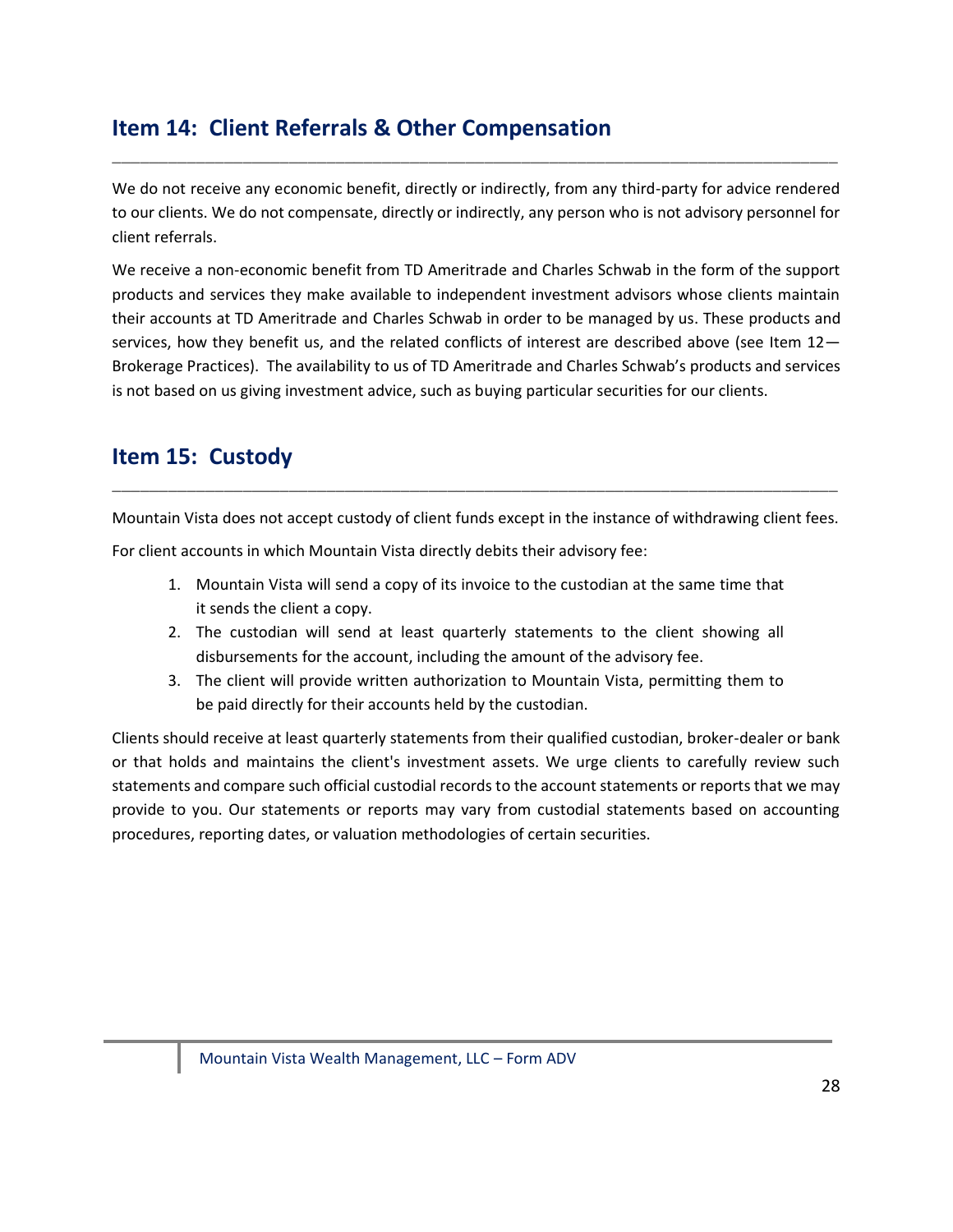# **Item 16: Investment Discretion**

For those client accounts where we provide Investment Management Services, we maintain discretion over client accounts with respect to securities to be bought and sold and the amount of securities to be bought and sold. Investment discretion is explained to clients in detail when the advisory relationship commences.

\_\_\_\_\_\_\_\_\_\_\_\_\_\_\_\_\_\_\_\_\_\_\_\_\_\_\_\_\_\_\_\_\_\_\_\_\_\_\_\_\_\_\_\_\_\_\_\_\_\_\_\_\_\_\_\_\_\_\_\_\_\_\_\_\_\_\_\_\_\_\_\_\_\_\_\_\_\_

# <span id="page-28-0"></span>**Item 17: Voting Client Securities**

We do not vote client proxies. Therefore, clients maintain exclusive responsibility for: (1) voting proxies, and (2) acting on corporate actions pertaining to the client's investment assets. The client shall instruct the client's qualified custodian to forward to the client copies of all proxies and shareholder communications relating to the client's investment assets. If the client would like our opinion on a proxy vote, they may contact us at the number listed on the cover of this brochure.

\_\_\_\_\_\_\_\_\_\_\_\_\_\_\_\_\_\_\_\_\_\_\_\_\_\_\_\_\_\_\_\_\_\_\_\_\_\_\_\_\_\_\_\_\_\_\_\_\_\_\_\_\_\_\_\_\_\_\_\_\_\_\_\_\_\_\_\_\_\_\_\_\_\_\_\_\_\_

In most cases, clients will receive proxy materials directly from the account custodian. However, in the event we were to receive any written or electronic proxy materials, we would forward them directly to you by mail, unless you have authorized our firm to contact you by electronic mail, in which case, we would forward you any electronic solicitation to vote proxies.

# <span id="page-28-1"></span>**Item 18: Financial Information**

Registered Investment Advisers are required in this Item to provide you with certain financial information or disclosures about our financial condition. We have no financial commitment that impairs our ability to meet contractual and fiduciary commitments to clients, and we have not been the subject of a bankruptcy proceeding.

\_\_\_\_\_\_\_\_\_\_\_\_\_\_\_\_\_\_\_\_\_\_\_\_\_\_\_\_\_\_\_\_\_\_\_\_\_\_\_\_\_\_\_\_\_\_\_\_\_\_\_\_\_\_\_\_\_\_\_\_\_\_\_\_\_\_\_\_\_\_\_\_\_\_\_\_\_\_

We do not have custody of client funds or securities or require or solicit prepayment of more than \$500 in fees per client, six months in advance.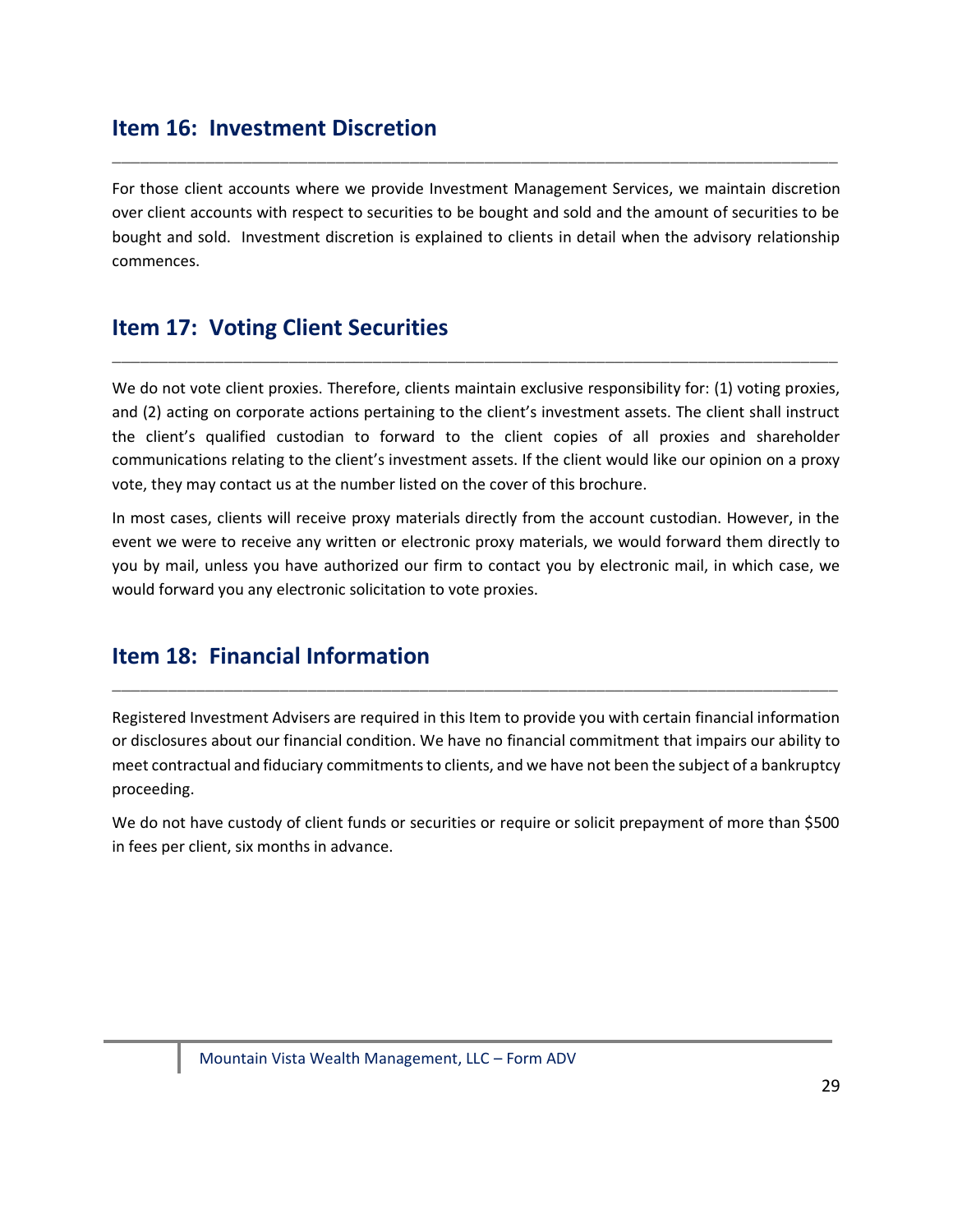# <span id="page-29-0"></span>**Item 19: Requirements for State-Registered Advisors**

#### **Principal Executive Officers & Management Persons; Formal Education & Business Background**

\_\_\_\_\_\_\_\_\_\_\_\_\_\_\_\_\_\_\_\_\_\_\_\_\_\_\_\_\_\_\_\_\_\_\_\_\_\_\_\_\_\_\_\_\_\_\_\_\_\_\_\_\_\_\_\_\_\_\_\_\_\_\_\_\_\_\_\_\_\_\_\_\_\_\_\_\_\_

Mountain Vista currently has one (1) management personnel/executive officer(s):

Jonathan R. Heagle, CFP®, CFA- Principal, Managing Member & Chief Compliance Officer

#### **Outside Business Activity**

Investment Advisor Representative's "Outside Business Activities" can be found on the Mountain Vista's Supplemental ADV Part 2B forms.

#### **Performance-Based Fees**

Mountain Vista does not accept performance-based fees or other fees based on a share of capital gains on or capital appreciation of the assets of a client.

#### **Material Disciplinary Disclosures for Management Persons**

No management person at Mountain Vista or Mountain Vista has been found liable in an arbitration claim or been found liable in a civil, self-regulatory organization, or administrative proceeding that is material to the client's evaluation of the firm or its management.

#### **Material Relationships That Management Persons Have with Issuers of Securities**

<span id="page-29-1"></span>Neither Mountain Vista nor its management persons have any relationship or arrangement with issuers of securities.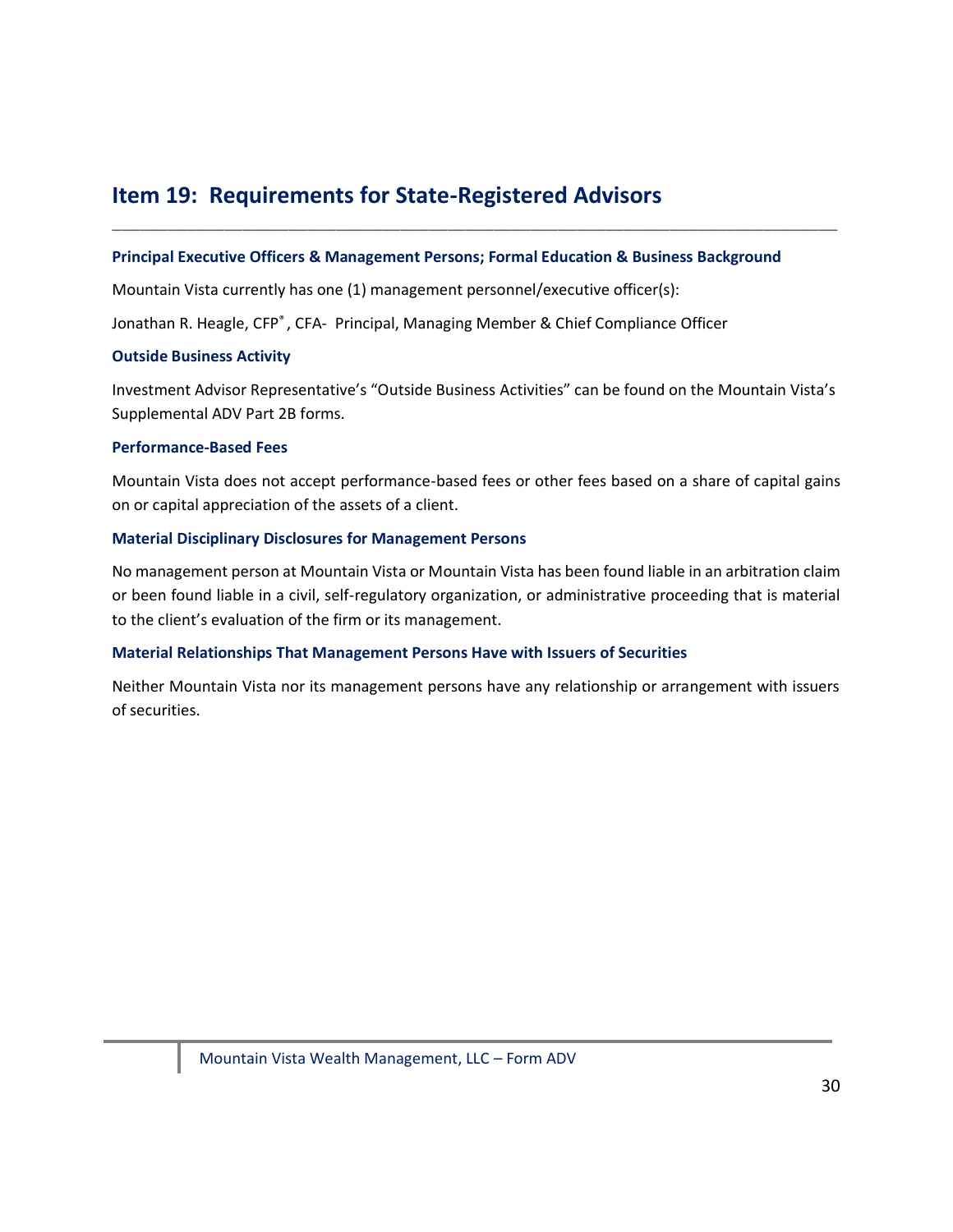# **Form ADV Part 2B – Individual Disclosure Brochure Supplement**



# **Mountain Vista Wealth Management, LLC**

(Firm CRD #: 290456) Primary Firm Address: 1514 Anacapa Street, Suite C Santa Barbara, CA 93101 Telephone: 805.225.6559 [www.mountainvistawealth.com](http://www.mountainvistawealth.com/)

*For:* 

# **President and CCO**

Jonathan R. Heagle, CFP<sup>®</sup>, CFA

(Individual CRD #: 4731304) Mailing Address: 1514 Anacapa Street, Suite C Santa Barbara, CA 93101 Telephone: 805.225.6559 [www.mountainvistawealth.com](http://www.mountainvistawealth.com/) *Date: March 24, 2022*

This brochure supplement provides information about Jonathan R. Heagle, which supplements the Mountain Vista Wealth Management, LLC ("Mountain Vista") brochure. A copy of that brochure precedes this supplement. Please contact Jonathan R. Heagle, if the Mountain Vista brochure is not included with this supplement or if you have any questions about the contents of this supplement. Nothing in this Brochure is to be construed as an offer of securities; please refer to actual fund and/or investment offering documents for more complete disclosures.

Additional information about Mountain Vista is available on the SEC's website at

[www.adviserinfo.sec.gov.](http://www.adviserinfo.sec.gov/)

*(Click on the link, select "Investment Advisor Individual," and type in name and CRD #.)*

Mountain Vista Wealth Management, LLC – Form ADV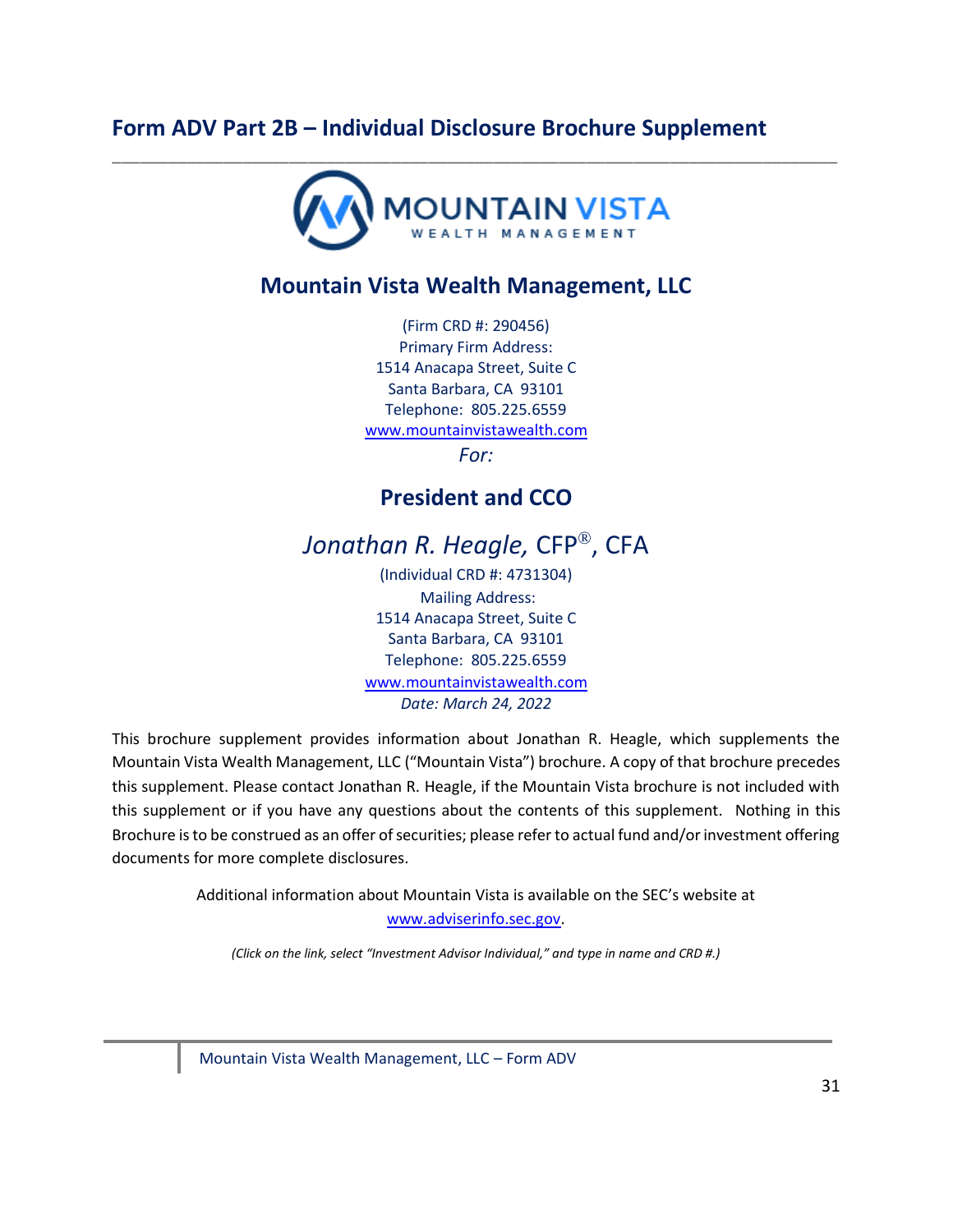# **Jonathan R. Heagle,** CFP® , CFA

# **Date of Birth**

Jonathan R. Heagle was born on May 10, 1979.

# **Educational Background**

Jonathan received his BS, Business Administration, concentration in Finance, from Boston College, in 2001. He graduated Magna Cum Laude and was a member of the Carroll School of Management Honors Program.

\_\_\_\_\_\_\_\_\_\_\_\_\_\_\_\_\_\_\_\_\_\_\_\_\_\_\_\_\_\_\_\_\_\_\_\_\_\_\_\_\_\_\_\_\_\_\_\_\_\_\_\_\_\_\_\_\_\_\_\_\_\_\_\_\_\_\_\_\_\_\_\_\_\_\_\_\_\_\_\_\_\_\_\_

### **Business Background & Experience**

| 10/2020 - Present   | MV Properties 1, LLC, Managing Partner, Phoenix, AZ                  |
|---------------------|----------------------------------------------------------------------|
| 09/2017 - Present   | Mountain Vista Wealth Management, LLC, Founder, Santa Barbara, CA    |
| $06/2017 - 09/2017$ | Unemployed, Traveling                                                |
| $06/2015 - 06/2017$ | RBC Barbados Trading Bank, Portfolio Manager, Nassau, The Bahamas    |
| $08/2008 - 06/2015$ | RBC Capital Markets, LLC, Proprietary Trader, New York, NY           |
| $03/2008 - 08/2008$ | Goldman Sachs International, Mortgage Whole Loan Trader, London, UK  |
| $05/2003 - 03/2008$ | Goldman Sachs & Co., Mortgage Loan Trader & Structurer, New York, NY |
| $07/2002 - 05/2003$ | Ernst & Young LLP, Structured Finance Analyst, New York, NY          |
| $08/2001 - 07/2002$ | Arthur Andersen LLP, Structured Finance Analyst, New York, NY        |
| $06/2000 - 08/2000$ | JP Morgan Investment Management, Intern, New York, NY                |

### **Professional Designations, Licensing & Exams**

**Chartered Financial Analyst (CFA):** The CFA Program is a graduate-level self-study program that combines a broad-based curriculum of investment principles with professional conduct requirements. It is designed to prepare charter holders for a wide range of investment specialties that apply in every market all over the world. To earn a CFA charter, applicants study for three exams (Levels I, II, III) using an assigned curriculum. Upon passing all three exams and meeting the professional and ethical requirements, a charter is awarded.

**CFP (Certified Financial Planner)**®**:** The CERTIFIED FINANCIAL PLANNER™, CFP® and federally registered CFP (with flame design) marks (collectively, the "CFP® marks") are professional certification marks granted in the United States by Certified Financial Planner Board of Standards, Inc. ("CFP Board").

The CFP® certification is a voluntary certification; no federal or state law or regulation requires financial planners to hold CFP® certification. It is recognized in the United States and a number of other countries for its (1) high standard of professional education; (2) stringent code of conduct and standards of practice; and (3) ethical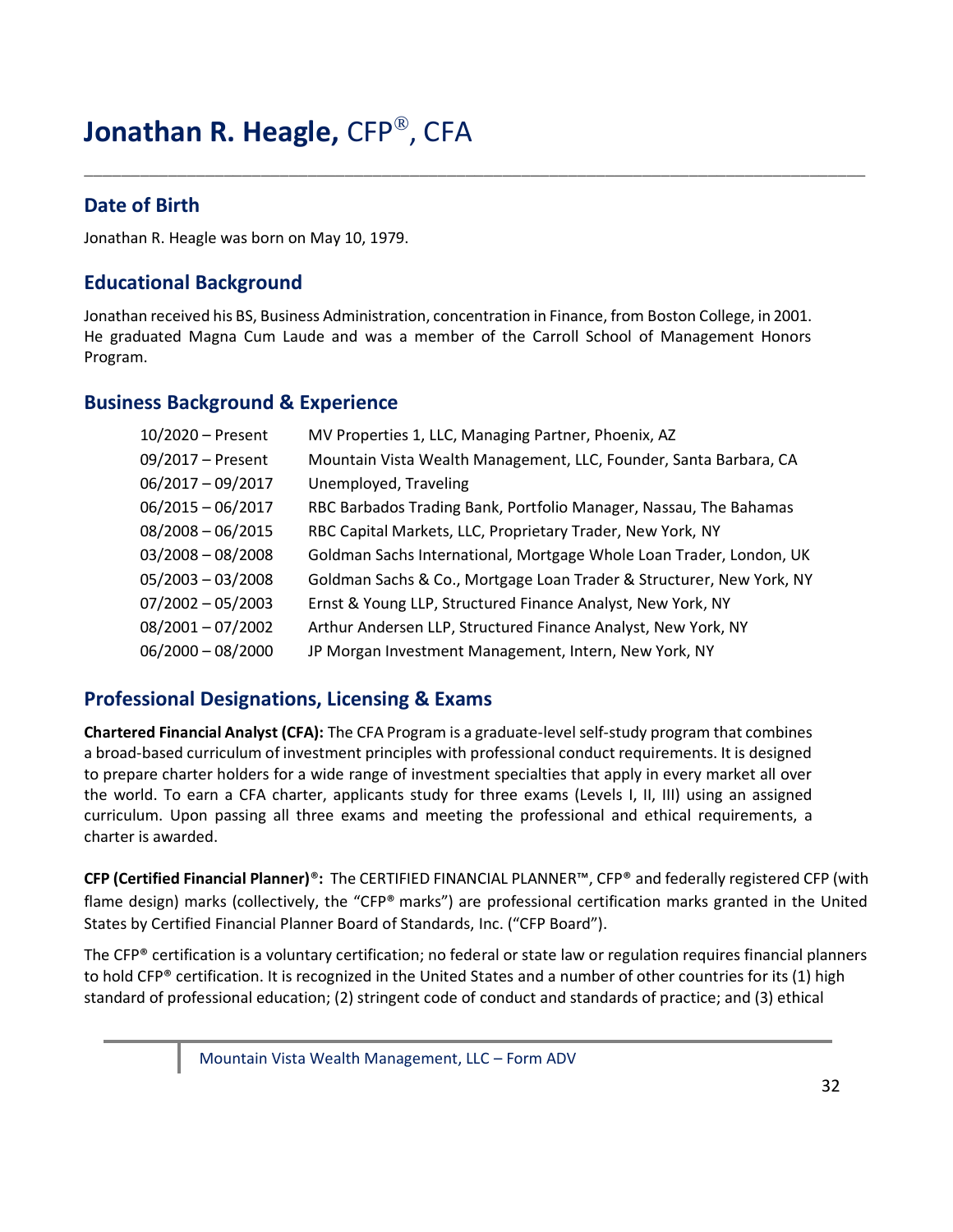requirements that govern professional engagements with Clients. Currently, more than 71,000 individuals have obtained CFP® certification in the United States. To attain the right to use the CFP® marks, an individual must satisfactorily fulfill the following requirements:

- Education Complete an advanced college-level course of study addressing the financial planning subject areas that CFP Board's studies have determined as necessary for the competent and professional delivery of financial planning services, and attain a Bachelor's Degree from a regionally accredited United States college or university (or its equivalent from a foreign university). CFP Board's financial planning subject areas include insurance planning and risk management, employee benefits planning, investment planning, income tax planning, retirement planning, and estate planning;
- Examination Pass the comprehensive CFP® Certification Examination. The examination includes case studies and Client scenarios designed to test one's ability to correctly diagnose financial planning issues and apply one's knowledge of financial planning to real-world circumstances;
- Experience Complete at least three years of full-time financial planning-related experience (or the equivalent, measured as 2,000 hours per year); and
- Ethics Agree to be bound by CFP Board's *Standards of Professional Conduct*, a set of documents outlining the ethical and practice standards for CFP® professionals.

Individuals who become certified must complete the following ongoing education and ethics requirements in order to maintain the right to continue to use the CFP® marks:

- Continuing Education Complete 30 hours of continuing education hours every two years, including two hours on the *Code of Ethics* and other parts of the S*tandards of Professional Conduct*, to maintain competence and keep up with developments in the financial planning field; and
- Ethics Renew an agreement to be bound by the *Standards of Professional Conduct*. The *Standards* prominently require that CFP® professionals provide financial planning services at a fiduciary standard of care. This means CFP® professionals must provide financial planning services in the best interests of their Clients.

 $CFP<sup>®</sup>$  professionals who fail to comply with the above standards and requirements may be subject to CFP Board's enforcement process, which could result in suspension or permanent revocation of their CFP® certification.

# **Disciplinary Information**

No management person at Mountain Vista has ever been involved in an arbitration claim of any kind or been found liable in a civil, self-regulatory organization, or administrative proceeding. Jonathan R. Heagle does not have any disciplinary history, and there are no legal or disciplinary events that are material to a Client's or prospective Client's evaluation of this advisory business. There may be financial or other disclosure or other items contained o[n https://brokercheck.finra.org](https://brokercheck.finra.org/) o[r www.adviserinfo.sec.gov](http://www.adviserinfo.sec.gov/) that you may wish to review and consider in your evaluation of your advisor's background.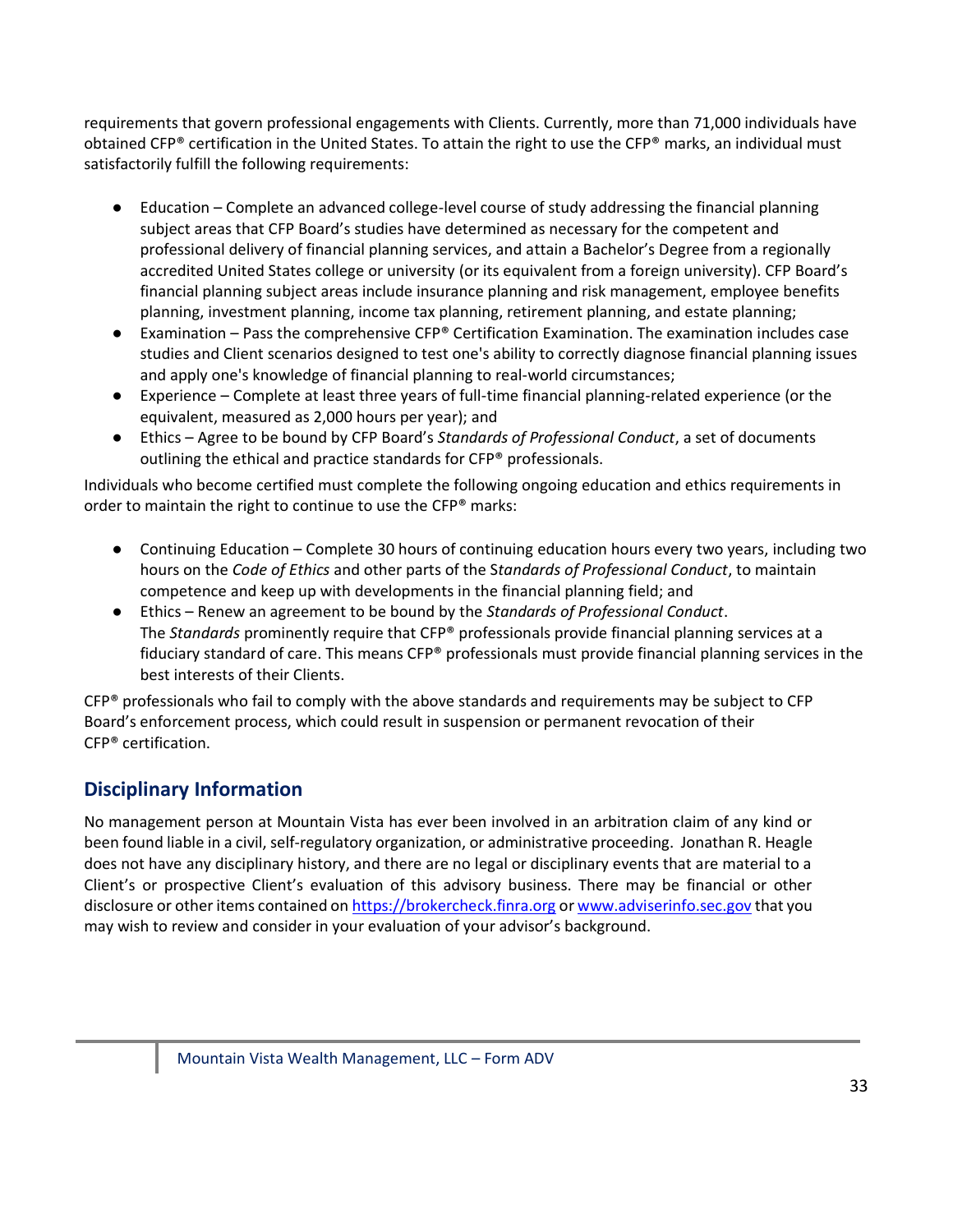# **Other Business Activities**

#### *Investment-Related Activities*

Jonathan R. Heagle is a "fee-only" investment advisor and has no affiliations with any Broker-Dealer.

#### *Non-Investment-Related Activities*

Jonathan R. Heagle is currently employed as Managing Partner at MV Properties 1, LLC. This activity currently takes up less than 10% of Mr. Heagle's time.

### **Additional Compensation**

Jonathan R. Heagle does not receive any economic benefit from any person, company, or organization, in exchange for providing clients advisory services through Mountain Vista Wealth Management, LLC.

### **Supervision**

As a Principal Owner, Managing Member, Chief Compliance Officer and Investment Advisor Representative of Mountain Vista Wealth Management, LLC, Jonathan R. Heagle supervises all duties and activities of the firm. His contact information is on the cover page of this disclosure document. Jonathan R. Heagle adheres to all required regulations regarding the activities of an investment advisor representative and follows all policies and procedures outlined in the firm's Compliance Policy & Procedures Manual and Code of Ethics, as well as all appropriate securities regulatory requirements. The Code of Ethics provides for employees to exercise a fiduciary duty to its Clients by acting in the best interest of the Client and always placing the Client's interests first and foremost. Mountain Vista Wealth Management, LLC takes its compliance and regulatory obligations seriously.

### **Requirements for State-Registered Advisers**

This disclosure is required by state securities authorities and is provided for your use in evaluating this investment advisor representative's suitability.

- A. He **has not** been involved in any of the events listed below.
	- 1. An award or otherwise being found liable for an arbitration claim alleging damages in excess of \$2,500, involving any of the following:
		- a) an investment or an investment-related business or activity;
		- b) fraud, false statement(s), or omissions;
		- c) theft, embezzlement, or other wrongful taking of property;
		- d) bribery, forgery, counterfeiting, or extortion; or
		- e) dishonest, unfair, or unethical practices.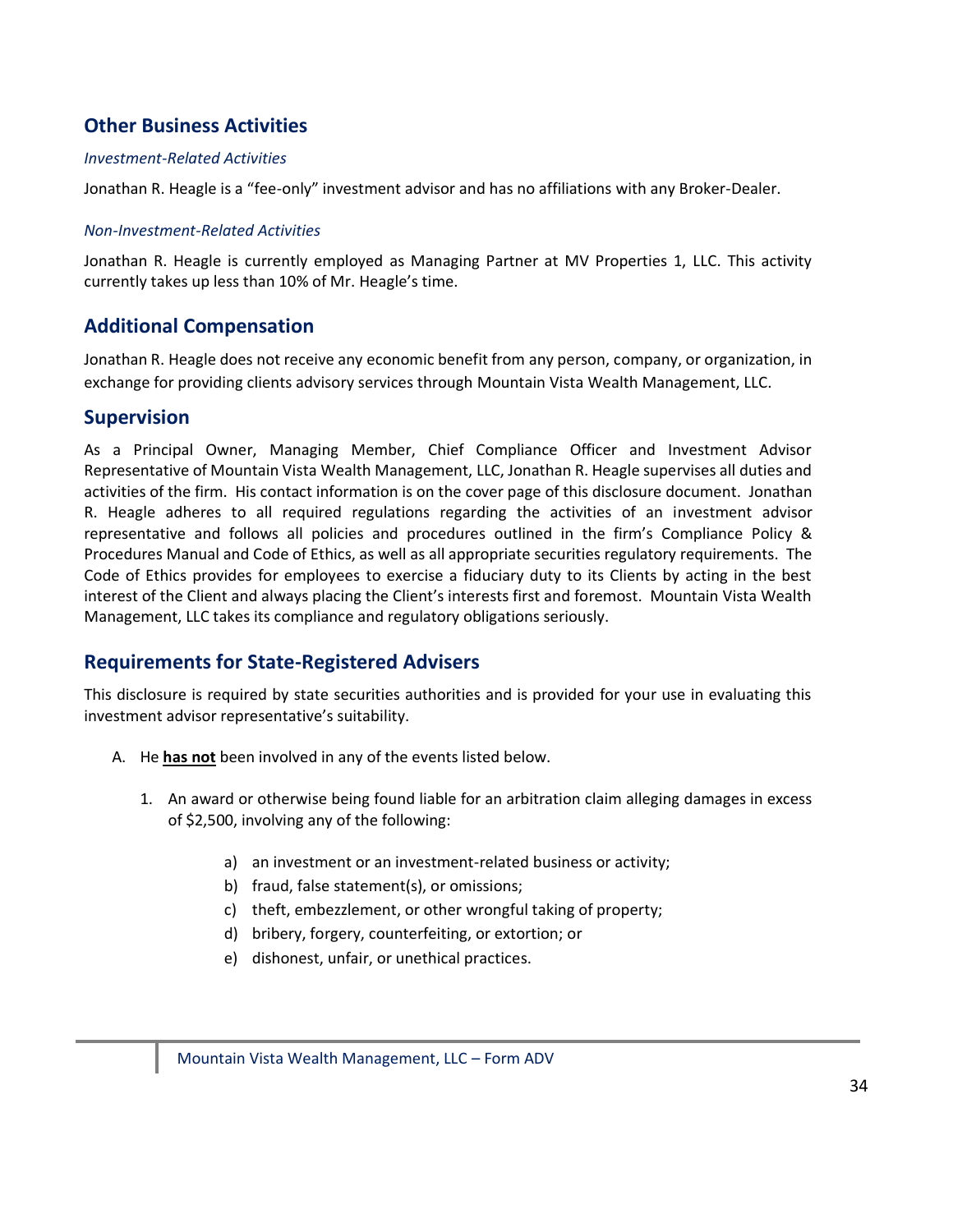- 2. An award or otherwise being found liable in a civil, self-regulatory organization, or administrative proceeding involving any of the following:
	- a) an investment or an investment-related business or activity;
	- b) fraud, false statement(s), or omissions;
	- c) theft, embezzlement, or other wrongful taking of property;
	- d) bribery, forgery, counterfeiting, or extortion; or
	- e) dishonest, unfair, or unethical practices.
- B. He **has not** been the subject of a bankruptcy petition.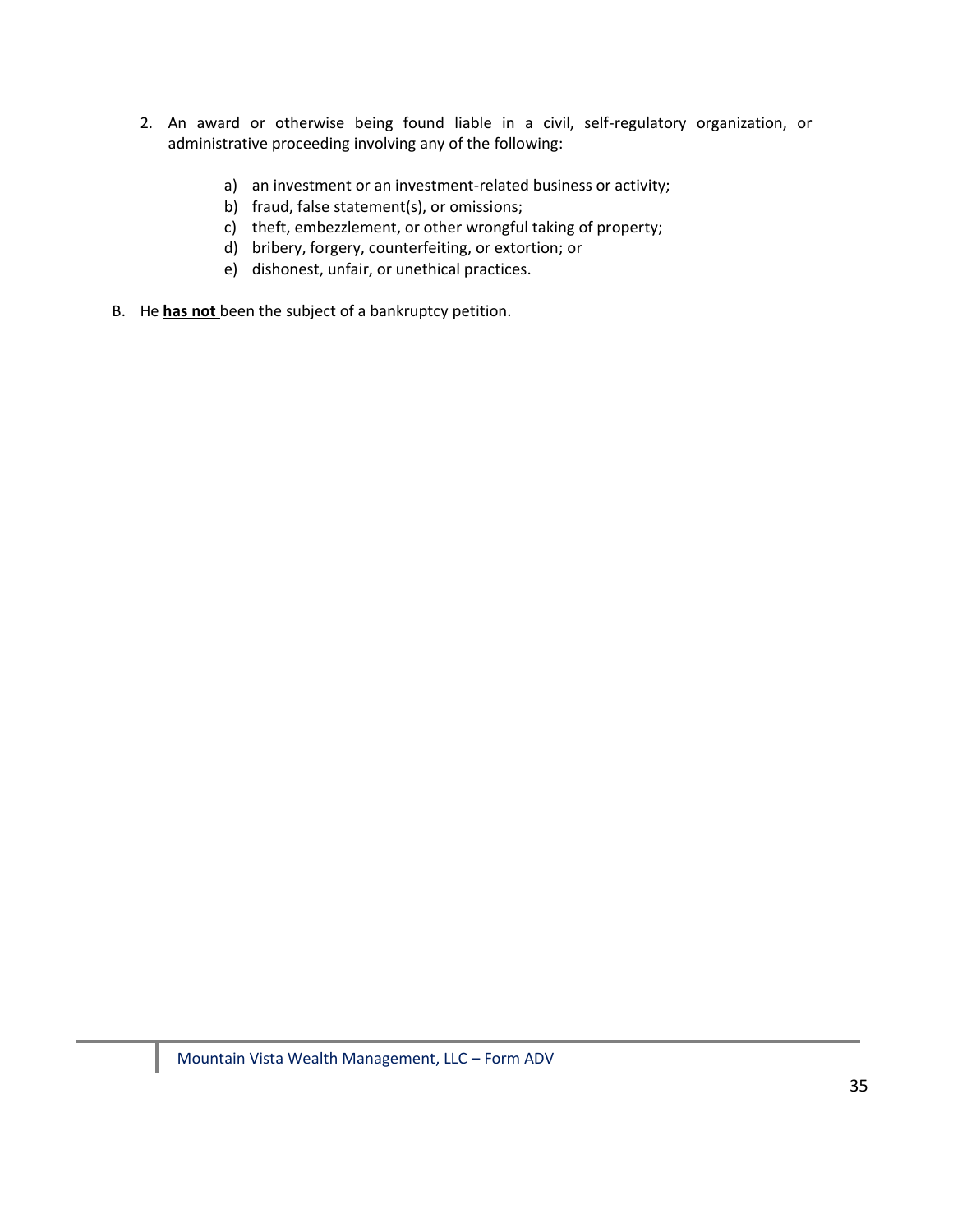<span id="page-35-0"></span>

# **Mountain Vista Wealth Management, LLC**

(Firm CRD #: 290456) Primary Firm Address: 1514 Anacapa Street, Suite C Santa Barbara, CA 93101 Telephone: 805.225.6559 [www.mountainvistawealth.com](http://www.mountainvistawealth.com/) *For:* 

# **Investment Advisor Representative**

# *Michael J. Riolo*

(Individual CRD #: 3011228) Office Address: 4 Prospect Street Ridgefield, CT 06877 Telephone: (203) 989-3374 [www.mountainvistawealth.com](http://www.mountainvistawealth.com/) *Date: March 24, 2022*

This brochure supplement provides information about Michael J. Riolo, which supplements the Mountain Vista Wealth Management, LLC ("Mountain Vista") brochure. A copy of that brochure precedes this supplement. Please contact Michael J. Riolo, if the Mountain Vista brochure is not included with this supplement or if you have any questions about the contents of this supplement. Nothing in this Brochure is to be construed as an offer of securities; please refer to actual fund and/or investment offering documents for more complete disclosures.

Additional information about Mountain Vista is available on the SEC's website at [www.adviserinfo.sec.gov.](http://www.adviserinfo.sec.gov/)

*(Click on the link, select "Investment Advisor Individual," and type in name and CRD #.)*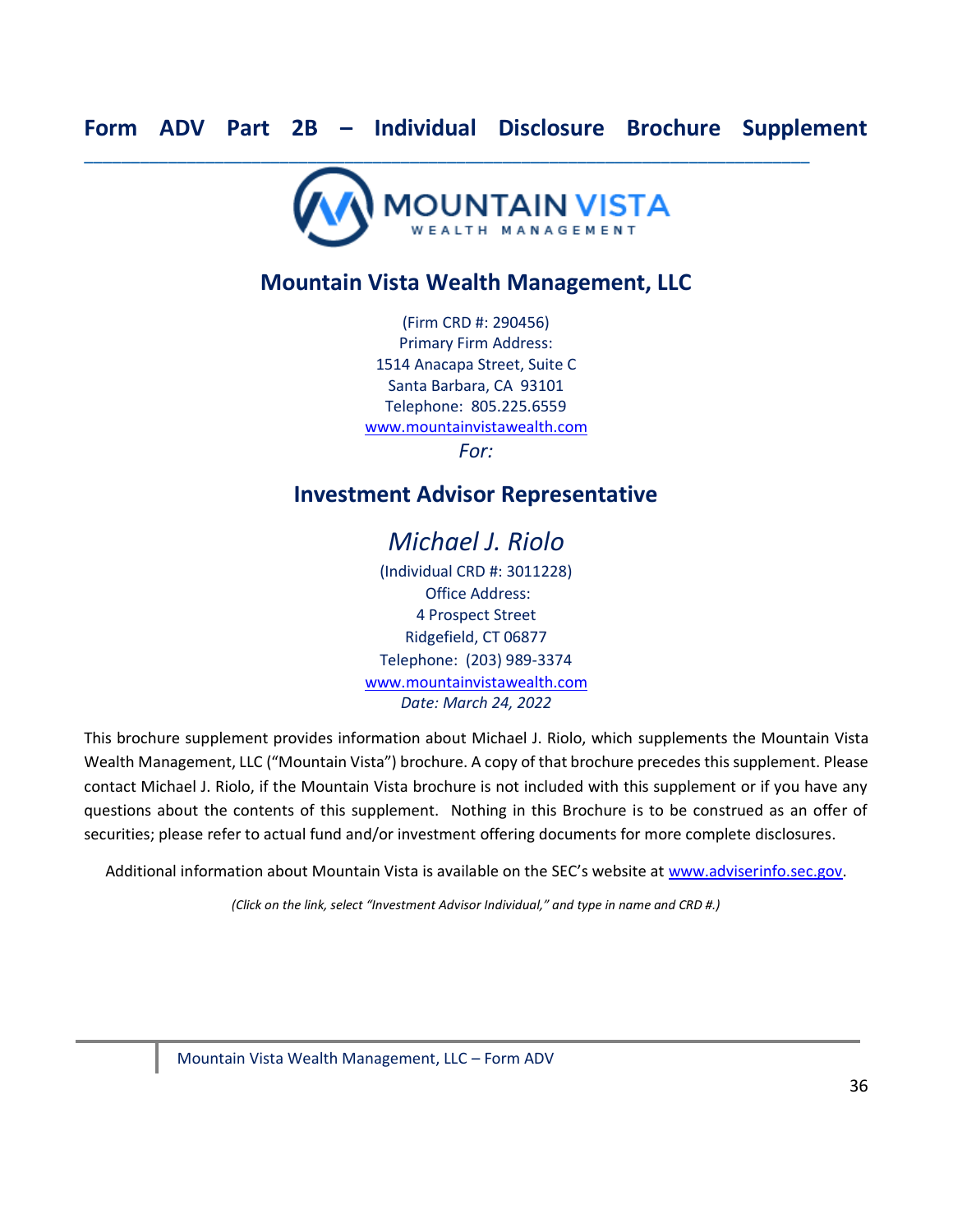# **Michael J. Riolo**

# **Date of Birth**

Michael J. Riolo was born on December 26, 1974.

### **Educational Background**

- 1998 Bachelor of Arts, Economics, Boston College
- 2009 Juris Doctor, Pace University School of Law

#### **Business Experience**

● 09/2018 – Present, Mountain Vista Wealth Management, LLC, Director of Financial Planning & Senior Financial Advisor

\_\_\_\_\_\_\_\_\_\_\_\_\_\_\_\_\_\_\_\_\_\_\_\_\_\_\_\_\_\_\_\_\_\_\_\_\_\_\_\_\_\_\_\_\_\_\_\_\_\_\_\_\_\_\_\_\_\_\_\_\_\_\_\_\_\_\_\_\_\_\_\_\_\_\_\_\_\_\_\_\_\_\_\_

- 01/2017 09/2018– Sovereign Financial Group, Inc., Managing Director
- 06/2015 09/2018 Raymond James Financial Services, Inc., Financial Advisor & Investment Advisor Representative
- 06/2015 09/2018 Raymond James Financial Services Advisors, Inc., Financial Advisor & Investment Advisor Representative
- 06/2014 Present The Riolo Law Firm PLLC, Principal Attorney
- 06/2014 03/2015 Cadaret, Grant & Co., Inc., Financial Advisor
- 06/2012 06/2014 Littman Krooks LLP, Attorney

### **Item 3: Disciplinary Information**

No management person at Mountain Vista Wealth Management, LLC has ever been involved in an arbitration claim of any kind or been found liable in a civil, self-regulatory organization, or administrative proceeding.

### **Item 4: Other Business Activities**

Michael J. Riolo is currently the Owner & Principal Attorney of The Riolo Law Firm PLLC. This activity accounts for approximately 10 hours per week.

Michael J. Riolo is currently the Owner & President of Total Wealth Advisory Group LLC. This activity accounts for approximately 5 hours per week.

Michael J. Riolo is currently the Owner & President of AAH Realty Holdings LLC. This activity accounts for approximately 1 hour per week.

### **Item 5: Additional Compensation**

Michael Riolo does not receive any economic benefit from any person, company, or organization, in exchange for providing clients advisory services through Mountain Vista.